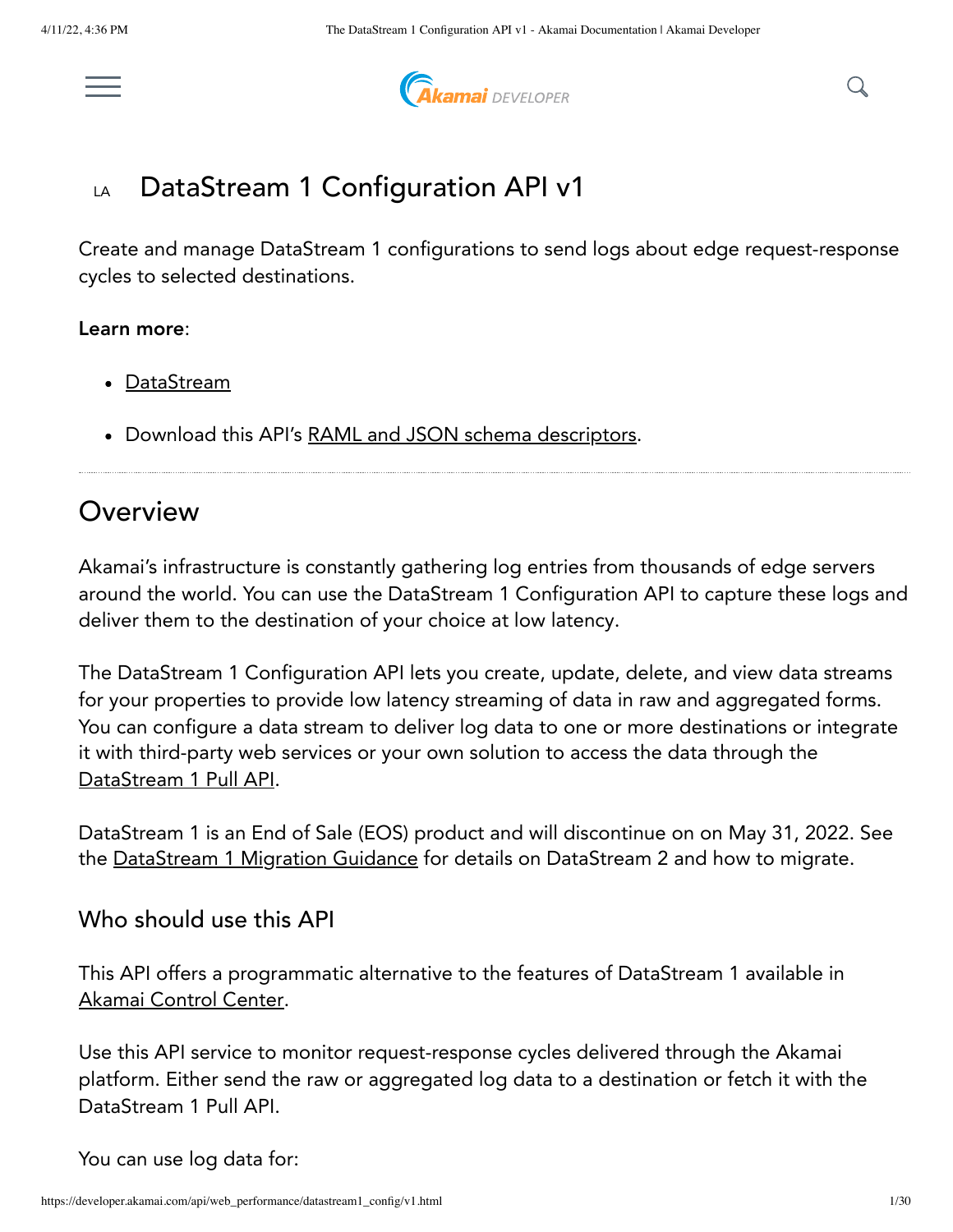- Monitoring. You can configure your data streams to send raw logs every 30 seconds or aggregated logs as often as every minute. This low latency streaming can help you proactively monitor performance, detect, and quickly resolve performance degradations. You can use a preferred log analytics platform to continuously ingest DataStream logs and set up real-time dashboards or alerts. This helps you proactively mitigate connectivity problems, service disruptions, and configuration-tuning complications as well as minimize your mean time to recovery (MTTR).
- Usage tracking. You can monitor for usage spikes to avoid exceeding commits.
- Diagnostics. You can receive pre-aggregated metrics over a specific window of time. Use this option to easily switch between aggregated and raw data views for diagnostics or root cause analysis. For example, you can have your aggregated stream always on for a continuous, high-level view of your CDN health. If the aggregated logs identify high error counts or high average origin response times, you can turn on a raw logs stream for root cause analysis and diagnostics.
- Troubleshooting. After you've detected an issue, you may need the necessary data to investigate and isolate the root cause. The log data you receive can help enable longterm trend analysis.

## Get started

To configure this API for the first time:

- Contact your Akamai representative to enable the DataStream module for your account.
- Review Get [started](https://learn.akamai.com/learn_akamai/getting_started_with_akamai_developers/developer_tools/getstartedapis.html) with APIs for details on how to set up client tokens to access any Akamai API. These tokens appear as custom hostnames that look like this: https://akzz-XXXXXXXXXXXXXXX-XXXXXXXXXXXXXXXXX.luna.akamaiapis.net.
- To enable this API, choose the API service called Datastream1 and set the access level to READ-WRITE.
- The API limits the scope of the returned data by the user's account, its permissions, and access to business objects that are associated with the user and account.

### <span id="page-1-0"></span>API concepts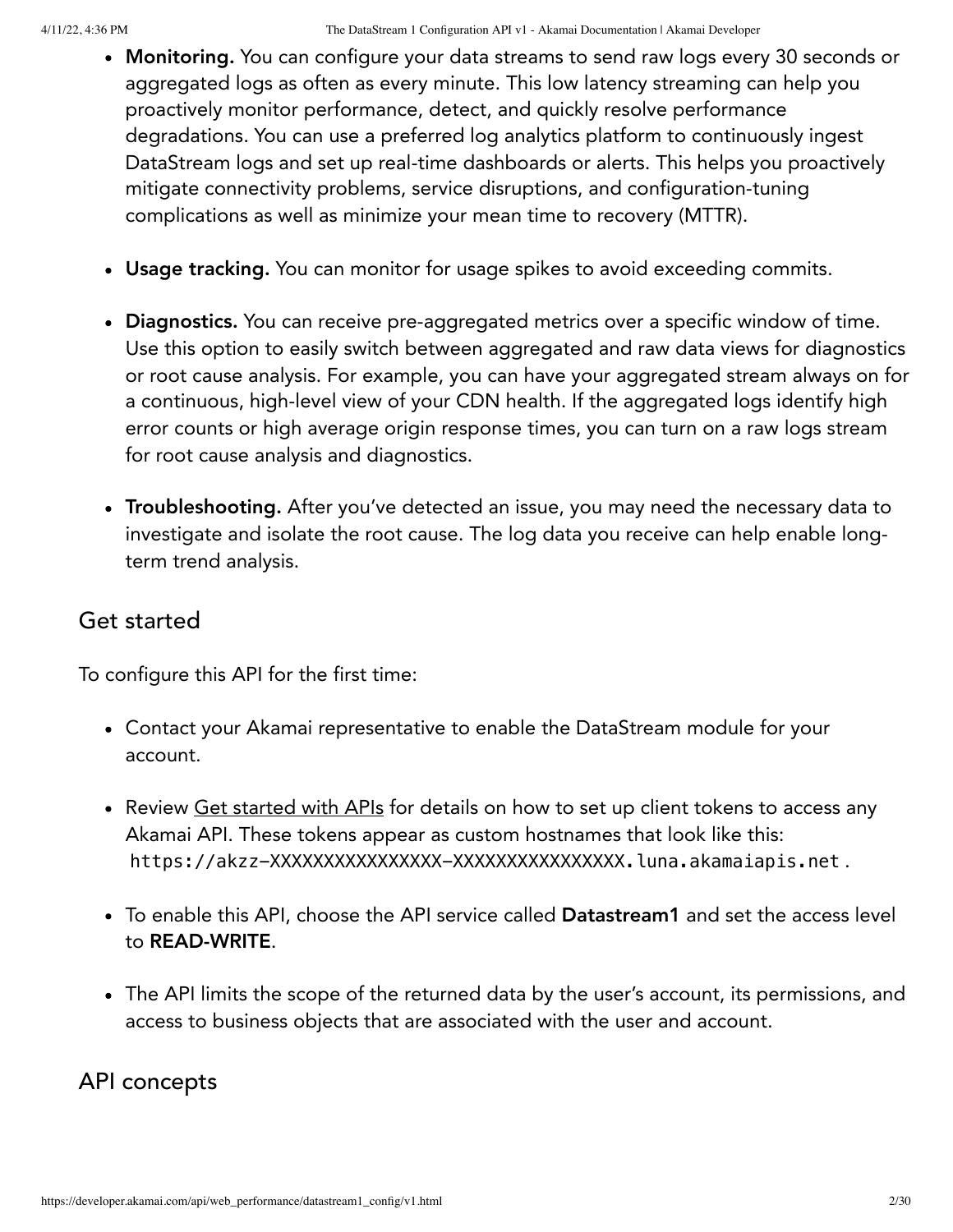This section provides a road map of all the conceptual objects you come across when interacting with the DataStream 1 Configuration API and provides pointers to where you can learn more.

- Groups. Each account features a hierarchy of groups, which control access to properties. Using either Control Center or the Identity Management: User [Administration](https://developer.akamai.com/api/core_features/identity_management_user_admin/v2.html) API, account administrators can assign properties to specific groups, each with its own set of users and accompanying roles. Your access to any given property depends on the role set for you in its group. Typically, you need a group identifier to create a data stream configuration. See the [Group](#page-12-0) object.
- Contracts. Each account features one or more contracts, each of which has a fixed term of service. You need a contract identifier to crate a data stream configuration. Typically, you need a contract identifier to create a data stream configuration.
- Property. A property, also referred to as a configuration, provides the main way to control how edge servers respond to various kinds of requests for those assets. Properties apply rules to a set of hostnames, and you can only apply one property at a time to any given hostname. Data streams let you monitor the traffic served by a property. Also, you can monitor one property in up to 15 data streams. See the [Property](#page-11-0) object.
- Connector. A connector, also known as a destination, represents a third-party configuration where you can send the stream's logs. You can configure your data stream to send logs to one or more destinations. DataStream 1 supports these connectors: [Amazon](#page-21-0) S3, [Datadog,](#page-23-0) [Splunk](#page-24-0), [Sumo](#page-25-0) Logic, [custom](#page-26-0) HTTPS URL, or [DataStream](#page-26-1) buffer.
	- Push connector. A connector for which a data stream sends log data to a specific destination for storing, monitoring, and analytical purposes. [Amazon](#page-21-0) S3, [Datadog](#page-23-0), [Splunk](#page-24-0), [Sumo](#page-25-0) Logic, and [custom](#page-26-0) HTTPS URL are available push connectors.
	- Pull connector. A connector for which a data stream doesn't send log data to any specific destination but makes it available through the [DataStream](https://developer.akamai.com/api/web_performance/datastream/v1.html) 1 Pull API for up to 12 hours. You can configure only one pull connector per stream. [DataStream](#page-26-1) buffer is the only available pull connector.
- Stream. Collects logs about edge request-response cycles for one or more properties. For each defined connector in its configuration, it either streams raw data or aggregated metrics to a destination or makes the log data available through the [DataStream](https://developer.akamai.com/api/web_performance/datastream/v1.html) 1 Pull API. It lets you control data set parameters you monitor in your logs and delivery conditions for these logs. You can update a data stream through versioning. In a data stream, you can monitor up to 15 properties. See the Stream [configuration](#page-17-0) and Stream [version](#page-14-0) objects.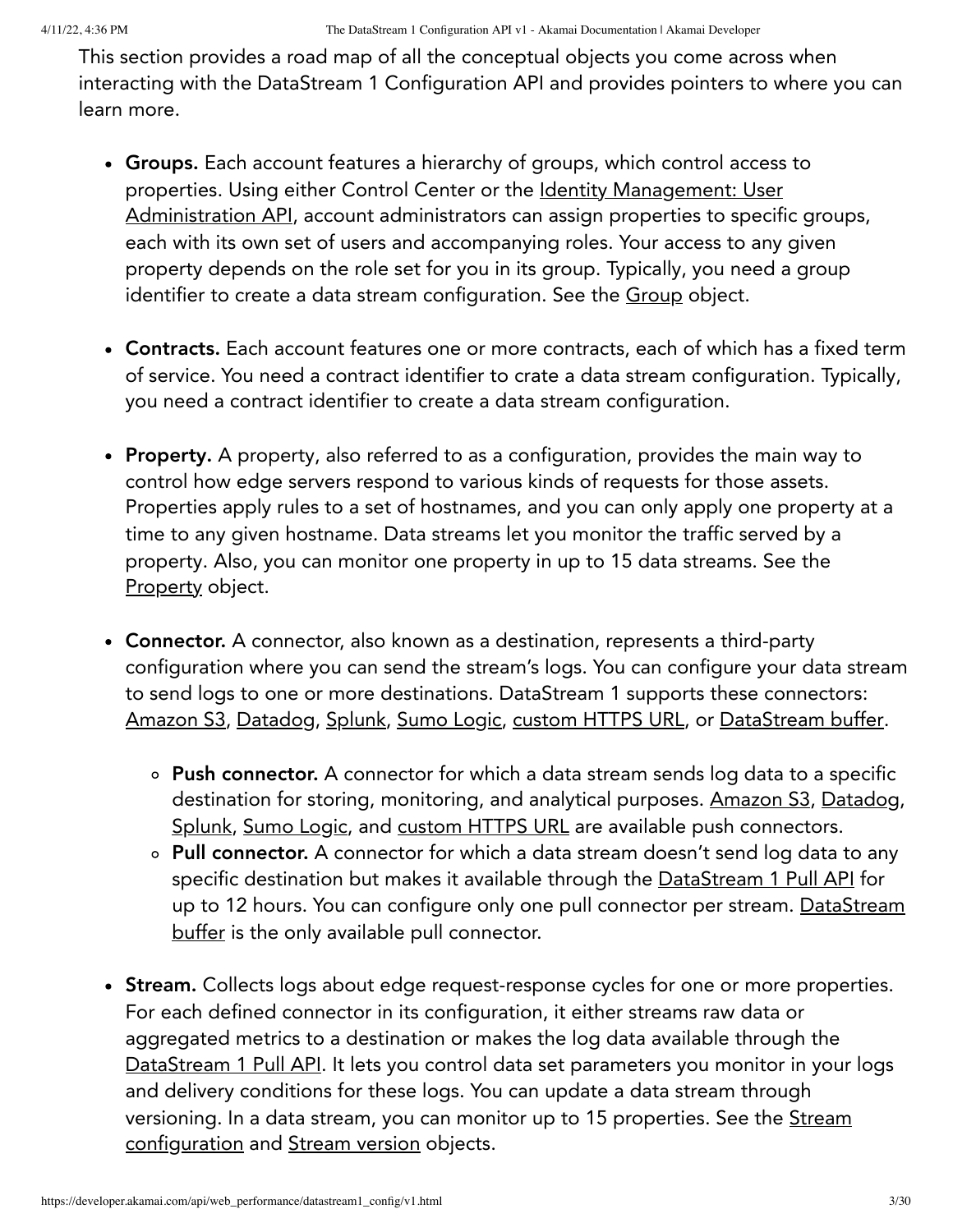- Data sets. Groups parameters that you can either monitor in each request-response cycle or use as aggregation metrics for your logs. Selecting data set parameters lets you control the request-response cycle data that your data stream collects and sends to a destination or stores in a DataStream buffer. See the **[Dataset](#page-13-0)** object. These are available data set types:
	- RAW data sets provide information about individual edge request-response cycles on the Akamai platform. You can use raw data logs to find details about specific incidents, search the logs for instances using a specific IP address, or analyze the patterns of multiple attacks.
	- AGGREGATED data sets provide information about edge request-response cycles aggregated over selected metrics and a time window. You can use aggregated logs to search for the root cause of an error and monitor the performance, security status, and general behavior of your application.
- DataStream 1 Pull API. A [reporting](https://developer.akamai.com/api/web_performance/datastream/v1.html) API that lets you access log data collected by your data streams for up to 12 hours. You can only use this API to fetch log data for streams with a configured [DataStream](#page-26-1) buffer connector.

### <span id="page-3-0"></span>Version management

Every time you edit a data stream, you create a version with an incremented version number. This lets you quickly adapt your existing data streams to collect logs for different properties, modify data set parameters they monitor, or change destinations where they send logs.

Each version that you activate becomes a default version for a data stream with the same activation status as its base version. For example, when you edit version 1 of an active data stream, you create an active version 2 that replaces the previous version on the production network. Conversely, by editing version 1 of an inactive data stream, you create an inactive version 2 of this data stream that replaces the previous version.

You can view and compare all configuration versions within a data stream, but you can only manage the activation status of the latest version. You also can't revert a data stream to any previous version.

## Workflow

Follow this basic workflow to configure a data stream:

1. Determine the properties within the selected product that you want to monitor in the data stream. See List [properties](#page-5-0).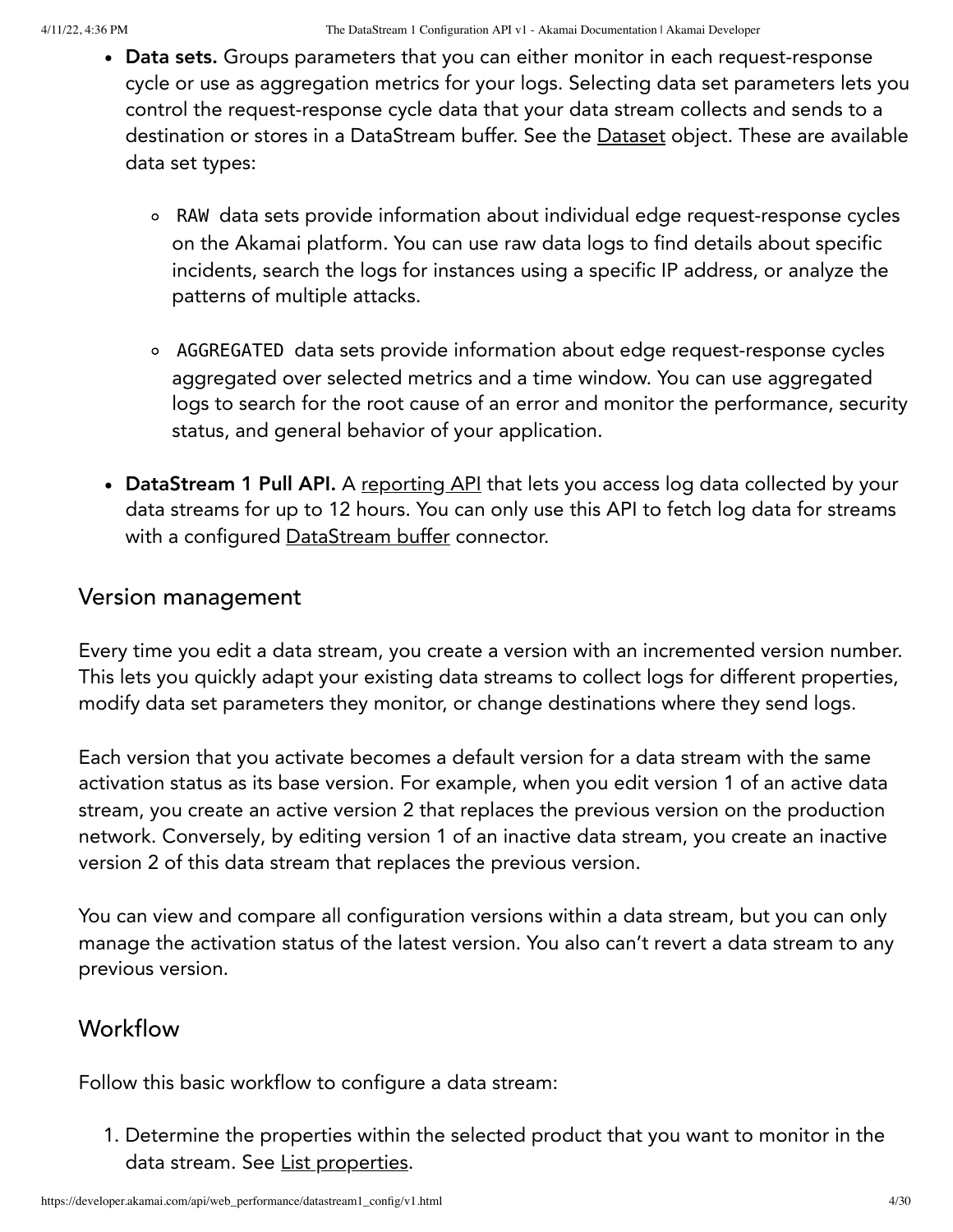- 2. Make sure your properties are active on the [production](https://developer.akamai.com/api/core_features/property_manager/v1.html#postpropertyactivations) network. See Activate a property in Property Manager. Note that you can only collect logs for active properties.
- 3. Build one or more connector objects for the connectors array in the data stream configuration. These are the destinations where you want the data stream to deliver or store logs. See Connector in API [concepts.](#page-1-0)
- 4. Get and store the data set parameters that you want the data stream to collect. See List data set [parameters.](#page-6-0)
- 5. Create and configure a data stream. See Create a [stream](#page-7-0).
- 6. Enable the DataStream behavior in each property that's part of the data stream. See [DataStream](https://developer.akamai.com/api/core_features/property_manager/vlatest.html#datastream) in Property Manager. Note that you can only collect logs for DataStreamenabled properties that are active on the production network. You can also further control how your data stream collects logs in Property Manager. For each property, you can specify the streams that you want to receive logs from or configure the behavior in a custom rule to log requests matching your criteria. See Criteria in Property [Manager.](https://developer.akamai.com/api/core_features/property_manager/v1.html#criteria)

## <span id="page-4-0"></span>Rate limiting

The DataStream 1 Configuration API limits each client to 20 requests per minute. Exceeding this limit results in a 429 error response. Consider this when calling successive operations as part of a loop.

All responses specify these rate limit headers:

- X-RateLimit-Limit : The maximum number of tokens allowed.
- X-RateLimit-Remaining : The number of tokens remaining. Except for any subsequent requests that reduce the number, this gradually increments until it reaches the X-RateLimit-Limit .
- X-RateLimit-Next: If the X-RateLimit-Remaining has reached 0, this ISO 8601 timestamp indicates when you can next make an additional request.

## Resources

This section provides details on the DataStream 1 Configuration API's various operations and parameters.

## API summary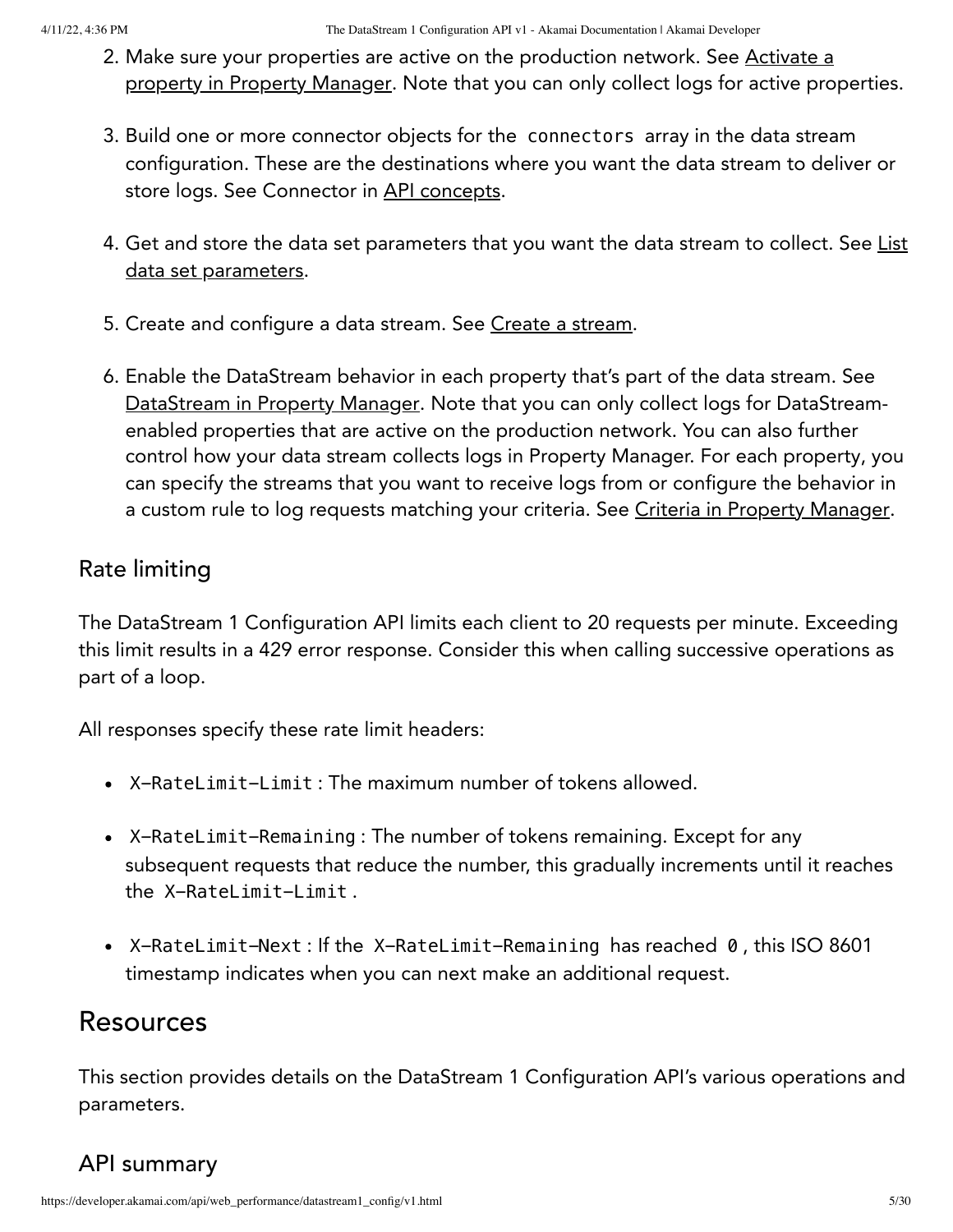Download the [RAML descriptors](https://developer.akamai.com/api/web_performance/datastream1_config/v1-api.zip) for this API.

| Operation                              | Method        | Endpoint                                                                  |
|----------------------------------------|---------------|---------------------------------------------------------------------------|
| <b>List properties</b>                 | <b>GET</b>    | /datastream-config-api/v1/datastream1/<br>properties/group/{groupId}      |
| List data set<br>parameters            | <b>GET</b>    | /datastream-config-api/v1/datastream1/<br>datasets/{type}                 |
| List groups                            | <b>GET</b>    | /datastream-config-api/v1/datastream1/groups                              |
| <u>List streams</u>                    | <b>GET</b>    | /datastream-config-api/v1/datastream1/<br>streams{?groupId, streamStatus} |
| Create a stream                        | <b>POST</b>   | /datastream-config-api/v1/datastream1/streams                             |
| <u>View a stream</u><br><u>version</u> | <b>GET</b>    | /datastream-config-api/v1/datastream1/streams/<br>{streamId}{?version}    |
| Edit a stream                          | <b>PUT</b>    | /datastream-config-api/v1/datastream1/streams/<br>$\{streamId\}$          |
| Delete a stream                        | <b>DELETE</b> | /datastream-config-api/v1/datastream1/streams/<br>$\{streamId\}$          |
| Activate a<br>stream                   | <b>PUT</b>    | /datastream-config-api/v1/datastream1/streams/<br>{streamId}/activate     |
| Deactivate a<br>stream                 | <b>PUT</b>    | /datastream-config-api/v1/datastream1/streams/<br>{streamId}/deactivate   |

## <span id="page-5-0"></span>List properties

Returns properties that are available within the group.

[Request](#page-5-1) Parameters Response Steps

<span id="page-5-1"></span>GET /datastream-config-api/v1/datastream1/properties/group/{groupId}

Sample: /datastream-config-api/v1/datastream1/properties/group/12345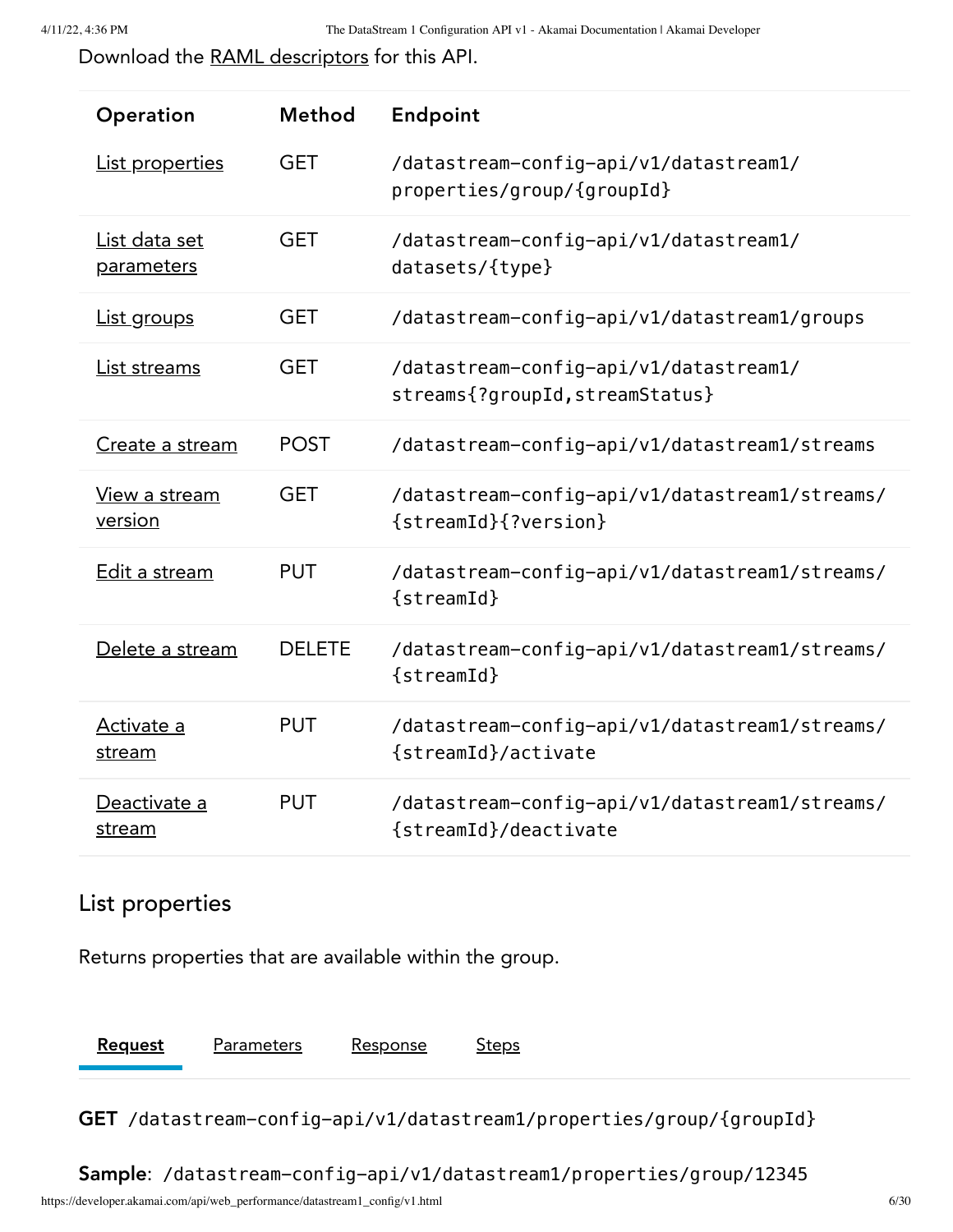### <span id="page-6-0"></span>List data set parameters

Returns groups of data set parameters available. You can select the parameters that you want to monitor in the logs collected by your data stream [configuration.](#page-7-0) See the Create a [stream](#page-8-1) or Edit a stream operations.

| <b>Request</b><br><b>Parameters</b> | Response |
|-------------------------------------|----------|
|-------------------------------------|----------|

<span id="page-6-2"></span>GET /datastream-config-api/v1/datastream1/datasets/{type}

Sample: /datastream-config-api/v1/datastream1/datasets/RAW

### <span id="page-6-1"></span>List groups

Returns groups within the context of your account that let you view and create data stream configurations in properties that they have access to.

[Request](#page-6-3) Response

<span id="page-6-3"></span>GET /datastream-config-api/v1/datastream1/groups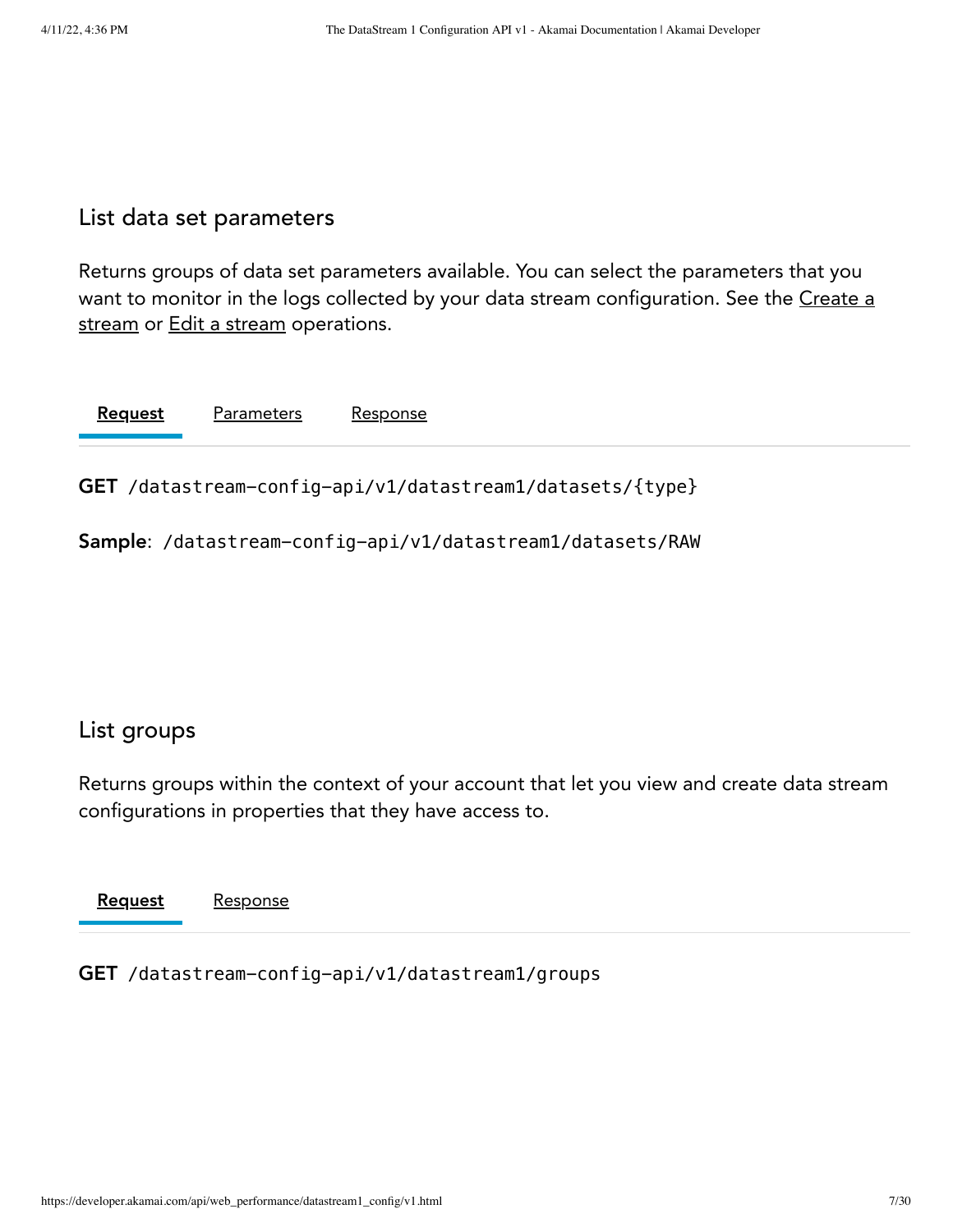#### <span id="page-7-1"></span>List streams

Returns the latest versions of the data stream configurations for all groups within in your account. If you provide the groupId as a query parameter, the operation returns the latest versions of the data streams in the group.

| <b>Request</b> | Parameters | Response | <b>Steps</b> |
|----------------|------------|----------|--------------|
|                |            |          |              |

<span id="page-7-2"></span>GET /datastream-config-api/v1/datastream1/streams{?groupId,streamStatus}

Sample: /datastream-config-api/v1/datastream1/streams?groupId=6483& streamStatus=ACTIVATED

### <span id="page-7-0"></span>Create a stream

Creates a data stream configuration. Within a stream configuration, you can select properties to monitor, data set parameters to deliver in logs, and one or more destinations where to send these logs. You can also configure your stream to store your logs and make them available through the DataStream 1 Pull API. See Connector in API [concepts.](#page-1-0)

[Request](#page-7-3) Response Steps

<span id="page-7-3"></span>POST /datastream-config-api/v1/datastream1/streams

Content-Type: application/json

Object type: [StreamConfiguration](#page-18-0)

Download schema: [SaveStreamRequest.json](https://developer.akamai.com/api/web_performance/datastream1_config/v1-api.zip)

Request body: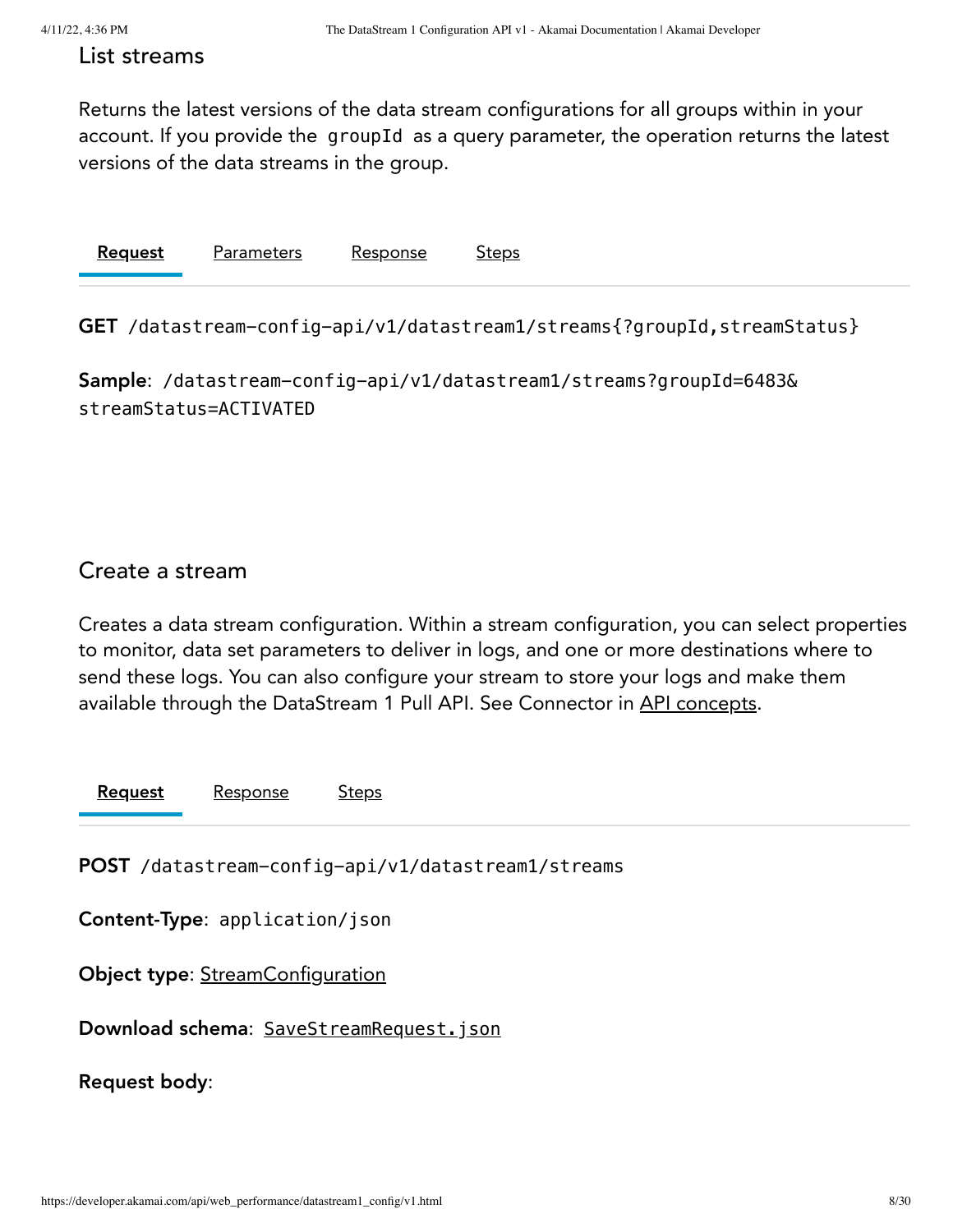{

| "streamName": "Aggregated logs stream", |
|-----------------------------------------|
| "streamType": "AGGREGATE",              |
| "groupId": 20628,                       |
| "contractId": "1-GNLXD",                |
| "timeFrame": 15,                        |
| "propertyIds": [                        |
| 472787                                  |
| Ι,                                      |
| "datasetFieldIds": [                    |
| 86,                                     |
| 79,                                     |
| 80,                                     |
| 81,                                     |
| 82                                      |
| Ι,                                      |
| "connectors": [                         |

#### <span id="page-8-0"></span>View a stream version

Returns a version of a data stream, including details about its monitored properties, logged data set parameters, and delivery destinations. If you omit the version query parameter, this operation returns the latest version of the data stream.

| Request | - - - - - -<br>・・・・・ | Recnonce | .tans |  |
|---------|----------------------|----------|-------|--|
|         |                      |          |       |  |

<span id="page-8-2"></span>GET /datastream-config-api/v1/datastream1/streams/{streamId}{?version}

Sample: /datastream-config-api/v1/datastream1/streams/6301?version=1

### <span id="page-8-1"></span>Edit a stream

Updates the latest version of a data stream. Running this operation creates a version a data stream that becomes a default version for this stream. Note that only active streams collect and send logs to their destinations. See Version [management](#page-3-0) and [Activate](#page-10-0) a stream.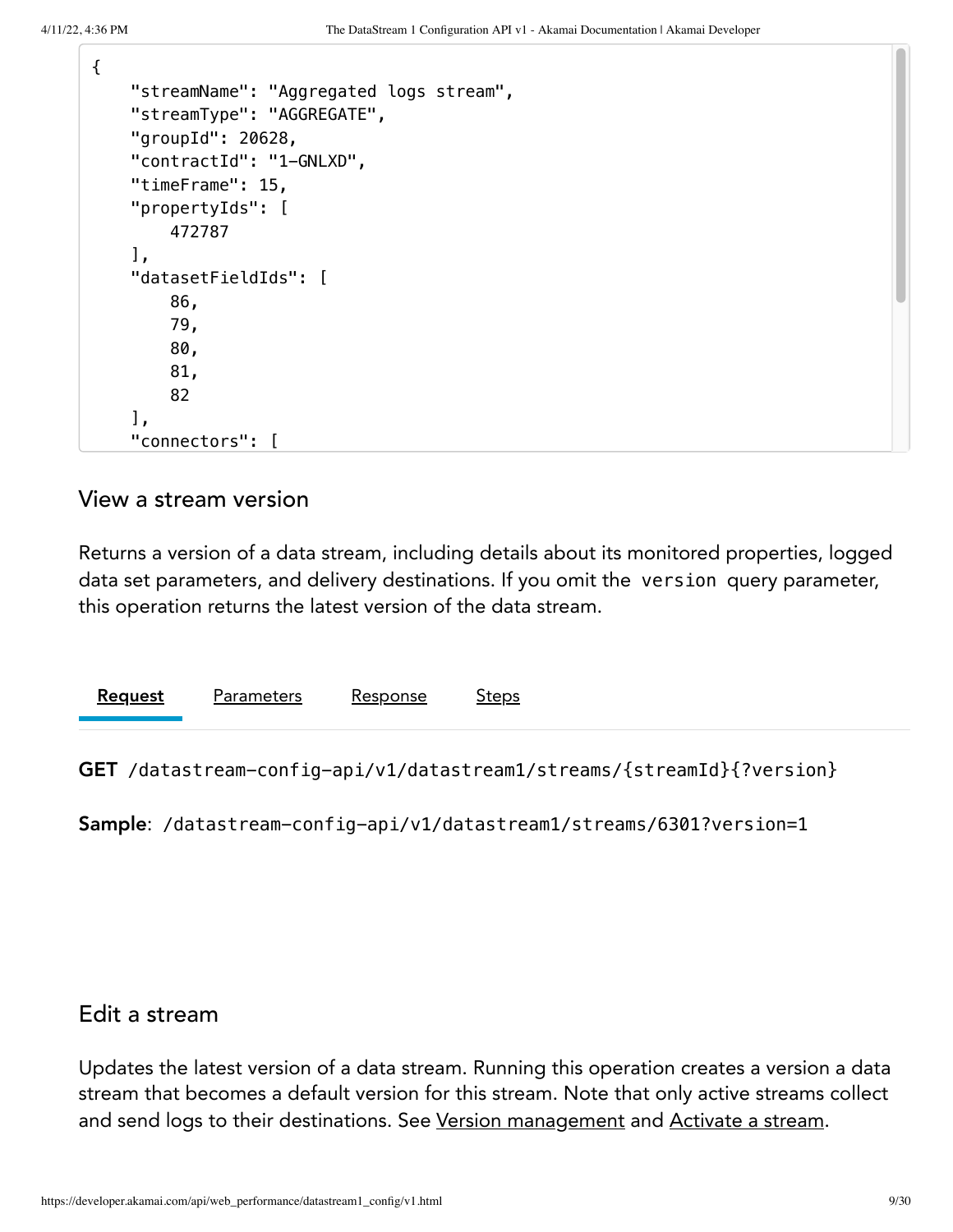| Response | <b>Request</b><br>Parameters | <u>Steps</u> |
|----------|------------------------------|--------------|
|----------|------------------------------|--------------|

<span id="page-9-1"></span>PUT /datastream-config-api/v1/datastream1/streams/{streamId}

Sample: /datastream-config-api/v1/datastream1/streams/6301

Content-Type: application/json

Object type: [StreamConfiguration](#page-18-0)

Download schema: [EditStreamRequest.json](https://developer.akamai.com/api/web_performance/datastream1_config/v1-api.zip)

Request body:

```
{
     "streamName": "trial",
     "streamType": "RAW",
     "groupId": 158842,
     "contractId": "1-FE6JR",
     "sampleRate": 48,
     "timeFrame": null,
     "propertyIds": [
         180934
     ],
     "datasetFieldIds": [
         65,
         66,
         67,
         68,
         69,
         70,
```
#### <span id="page-9-0"></span>Delete a stream

Deletes a stream. Deleting a stream means that you won't be able to activate this data stream again, and that you'll stop receiving logs for the properties that this data stream monitors. To delete a data stream, you need to run the [Deactivate](#page-10-1) a stream operation.

[Request](#page-9-2) Parameters Response Steps

<span id="page-9-2"></span>DELETE /datastream-config-api/v1/datastream1/streams/{streamId}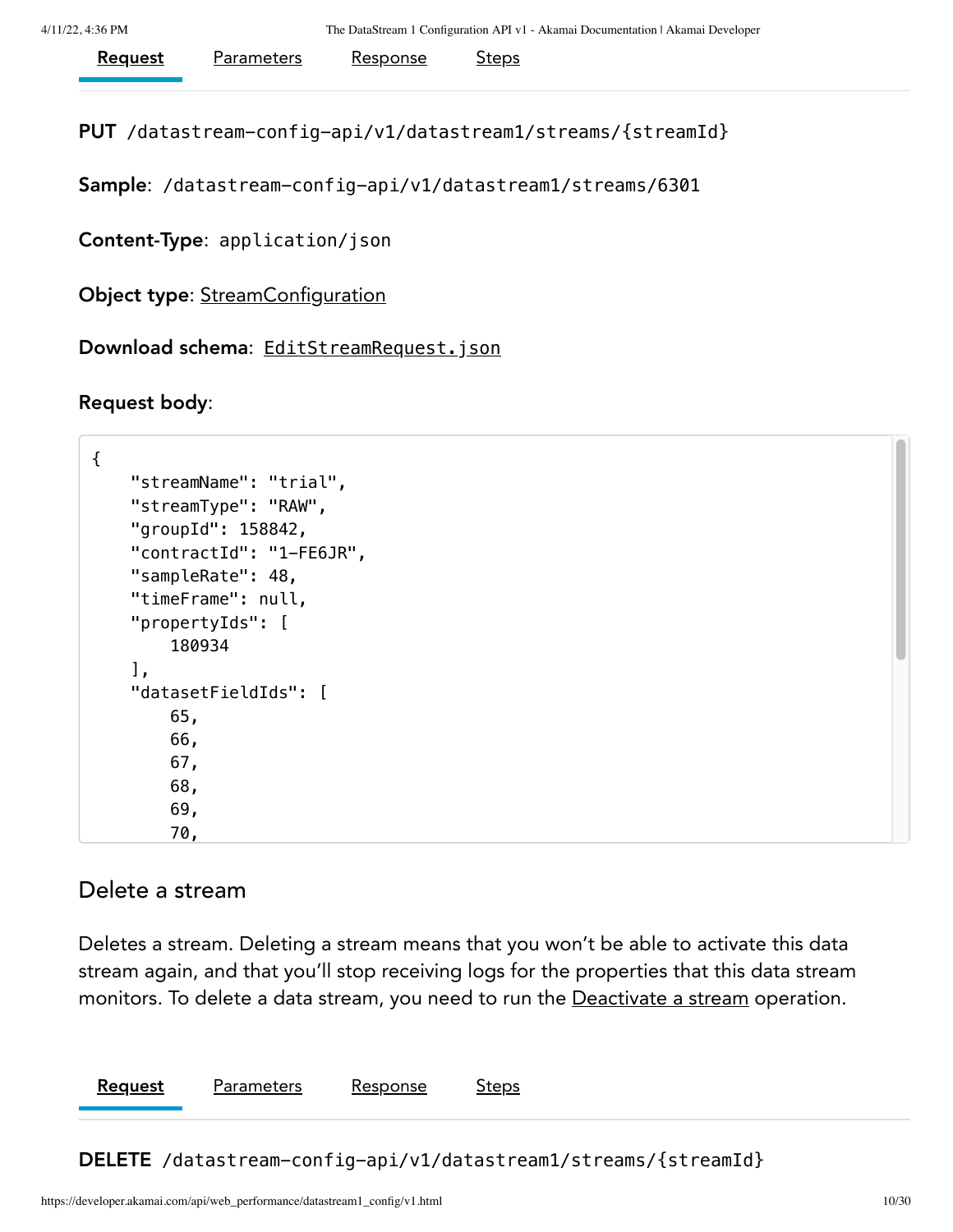Sample: /datastream-config-api/v1/datastream1/streams/6301

#### <span id="page-10-0"></span>Activate a stream

Activates the latest version of a data stream. Activating a data stream takes about 15 minutes. Once a data stream is active, it starts collecting and sending logs to its destinations. If you want to stop receiving these logs, you can deactivate a data stream at any time. See the [Deactivate](#page-10-1) a stream operation.

| Request<br>1747 | ∩רי∩ | <u>teps</u> |  |
|-----------------|------|-------------|--|
|                 |      |             |  |

<span id="page-10-2"></span>PUT /datastream-config-api/v1/datastream1/streams/{streamId}/activate

Sample: /datastream-config-api/v1/datastream1/streams/6301/activate

#### <span id="page-10-1"></span>Deactivate a stream

Deactivates the latest version of a stream. Deactivating a stream means that you stop receiving logs for the properties that this data stream monitors. Deactivating a data stream takes approximately 15 minutes. If you want to start receiving these logs again, you can activate this data stream at any time. See the **[Activate](#page-10-0) a stream** operation.

[Request](#page-10-3) Parameters Response Steps

<span id="page-10-3"></span>PUT /datastream-config-api/v1/datastream1/streams/{streamId}/deactivate

Sample: /datastream-config-api/v1/datastream1/streams/6301/deactivate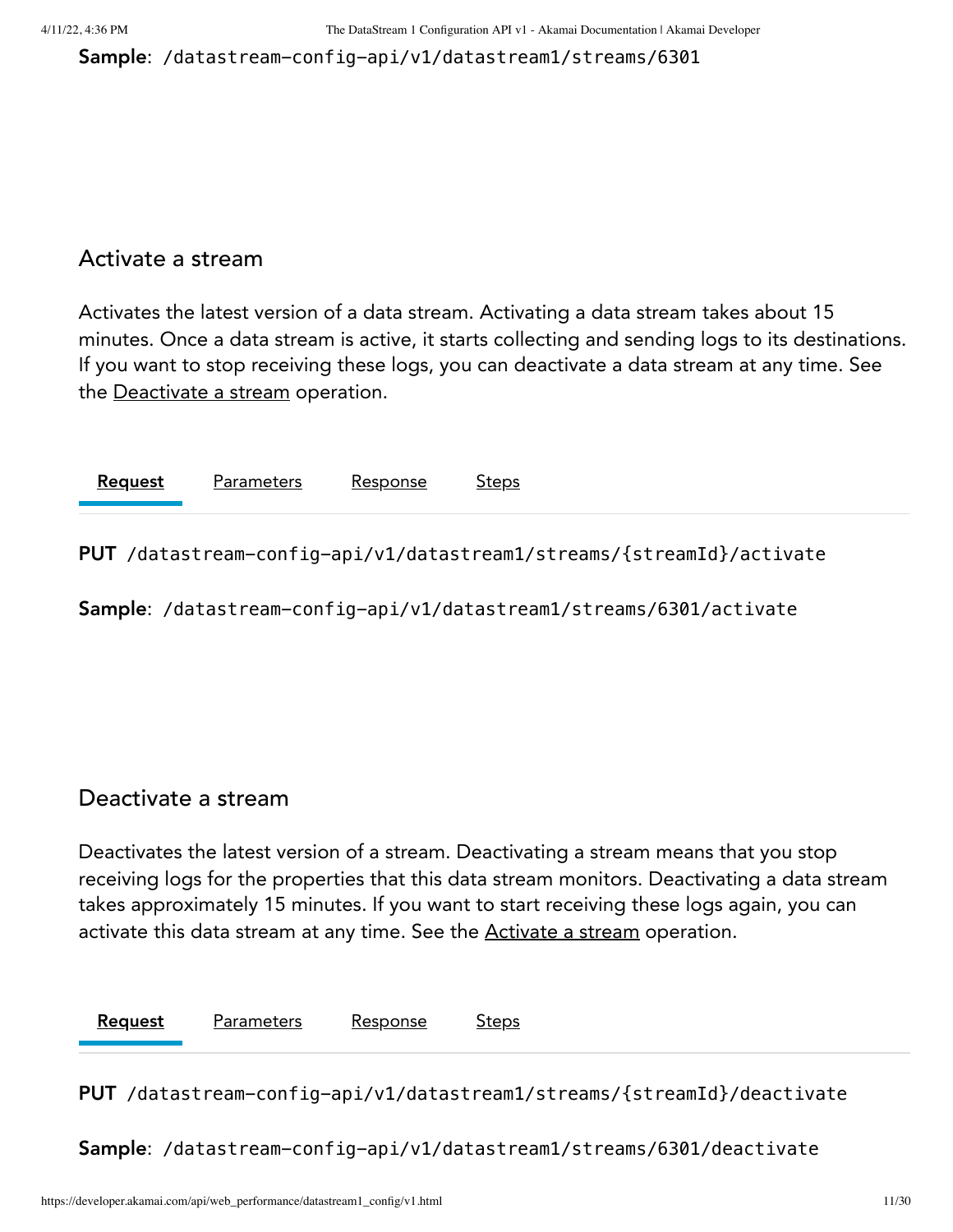## Data

This section provides you with the data model for the DataStream 1 Configuration API.

Download the JSON [schemas](https://developer.akamai.com/api/web_performance/datastream1_config/v1-api.zip) for this API.

This section's data schema tables list membership requirements as follows:

- ✓ Member is required in requests, or always present in responses, even if its value is empty or null.
- Member is optional, and may be omitted in some cases.
- ✗ Member is out of scope, and irrelevant to the specified interaction context. If you include the member in that context, it either triggers an error, or is ignored.

## <span id="page-11-0"></span>Property

Provides details about a property within the context of the group.

Download schema: [Property.json](https://developer.akamai.com/api/web_performance/datastream1_config/v1-api.zip)

Sample GET [response:](#page-5-0)

```
{
     "propertyId": 382631,
     "propertyName": "property.com"
}
```
#### Property members

| Member     | Type    | <b>Required</b> | Description                                                                  |
|------------|---------|-----------------|------------------------------------------------------------------------------|
|            |         |                 | Property: Provides details about a property within the context of the group. |
| propertyId | Integer | $\circ$         | The identifier of the property.                                              |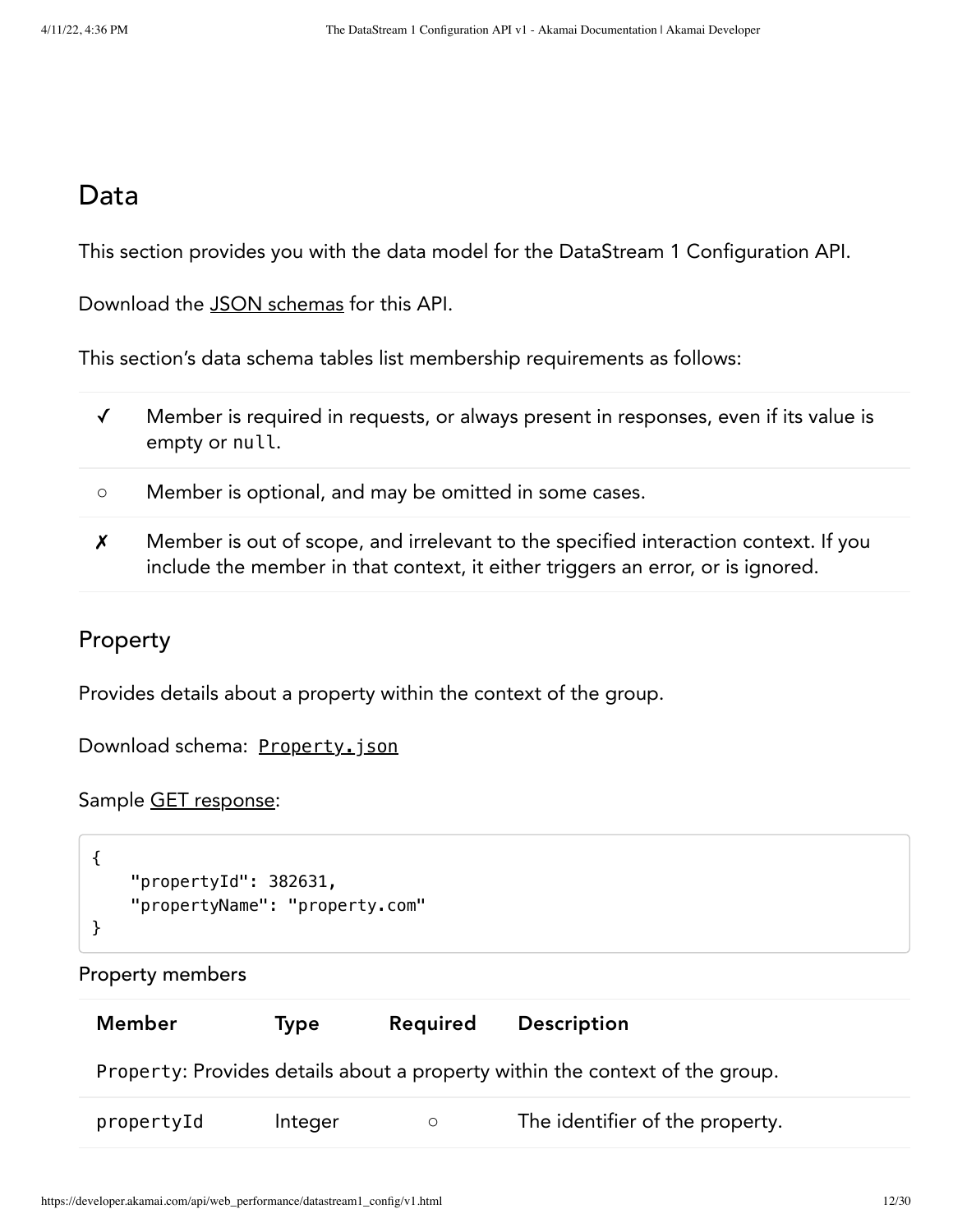| Member       | Type   | Required | Description                             |
|--------------|--------|----------|-----------------------------------------|
| propertyName | String | $\circ$  | The descriptive label for the property. |

## <span id="page-12-0"></span>Group

Provides detailed information about the hierarchical context of the group. It also informs you whether you can view and create data stream configurations within this group.

Download schema: [Group.json](https://developer.akamai.com/api/web_performance/datastream1_config/v1-api.zip)

#### Sample GET [response:](#page-6-1)

```
{
     "parentGroupId": 20628,
     "groupId": 49851,
     "groupName": "Performance Group",
     "description": null,
     "accountId": "1-BGIGR",
     "enabled": true,
     "contractIds": [
         "1-GNLXD"
     ],
     "childGroupIds": [
         98579,
         53491,
         130231,
         58588
     ]
}
```
Group members

| <b>Member</b> | <b>Type</b> | Required | Description                                                                                                                                                                     |
|---------------|-------------|----------|---------------------------------------------------------------------------------------------------------------------------------------------------------------------------------|
| group.        |             |          | Group: Provides detailed information about the hierarchical context of the group. It also<br>informs you whether you can view and create data stream configurations within this |
| accountId     | String      | $\circ$  | Identifies the account that the group is part<br>of.                                                                                                                            |
| childGroupIds | Array       | $\circ$  | Identifies the child groups within the<br>group.                                                                                                                                |
|               |             |          |                                                                                                                                                                                 |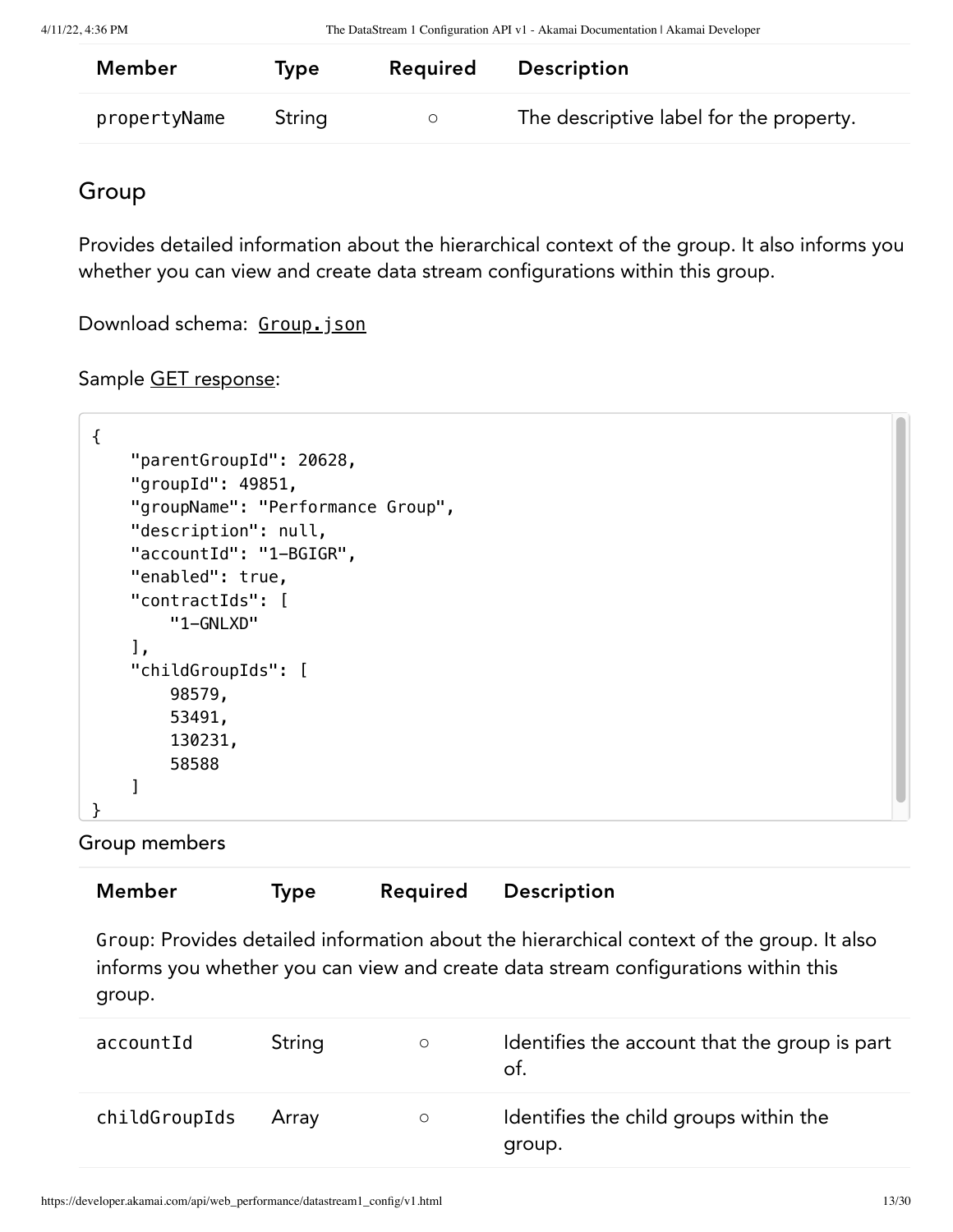4/11/22, 4:36 PM The DataStream 1 Configuration API v1 - Akamai Documentation | Akamai Developer

| <b>Member</b> | <b>Type</b>     | Required | Description                                                                     |
|---------------|-----------------|----------|---------------------------------------------------------------------------------|
| contractIds   | Array           | $\circ$  | Identifies the contracts associated with the<br>group.                          |
| description   | String,<br>Null | $\circ$  | Describes the group.                                                            |
| enabled       | <b>Boolean</b>  | $\circ$  | Whether this group allows you to create<br>and view data stream configurations. |
| groupId       | Integer         | $\circ$  | Identifies the group.                                                           |
| groupName     | String          | $\circ$  | Identifies the name of the group.                                               |
| parentGroupId | Integer         | $\circ$  | Identifies the parent group.                                                    |

#### <span id="page-13-0"></span>Dataset

Provides information about a group of data set parameters available.

Download schema: [Dataset.json](https://developer.akamai.com/api/web_performance/datastream1_config/v1-api.zip)

Sample GET [response:](#page-6-0)

```
{
     "datasetGroupName": "network",
     "datasetGroupDescription": "Network Data",
     "datasetFields": [
         {
             "datasetFieldId": 72,
             "datasetFieldName": "nw",
             "datasetFieldDescription": "Network"
         },
         {
             "datasetFieldId": 73,
             "datasetFieldName": "nwType",
             "datasetFieldDescription": "Network Type"
         },
         {
             "datasetFieldId": 74,
             "datasetFieldName": "throughput",
```
Dataset members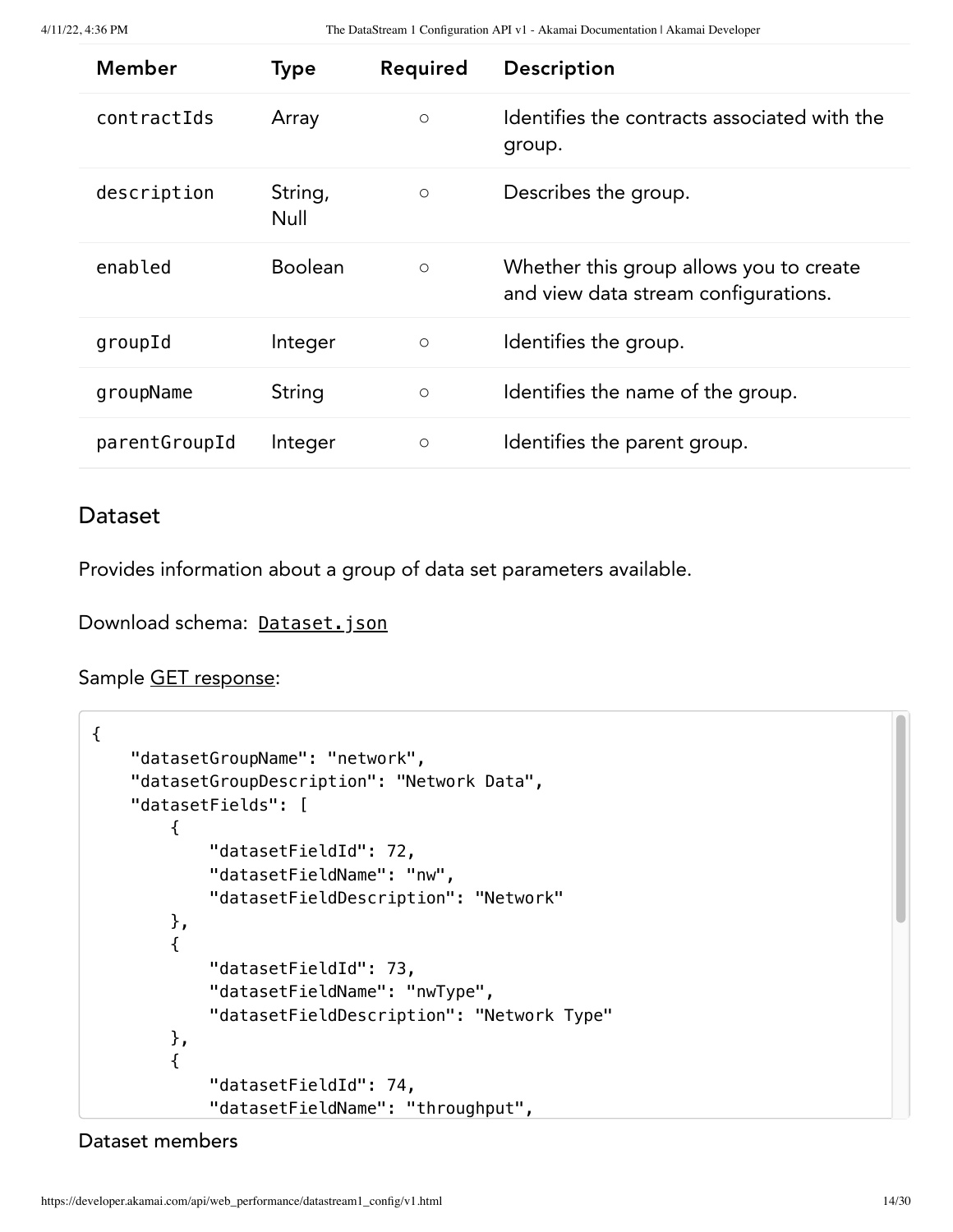| <b>Member</b>               | <b>Type</b>                 | <b>Description</b>                                                                    |
|-----------------------------|-----------------------------|---------------------------------------------------------------------------------------|
|                             |                             | Dataset: Provides information about a group of data set parameters available.         |
|                             |                             |                                                                                       |
| datasetFields               | Dataset.<br>datasetFields[] | A list of data set parameters available within<br>the data set group.                 |
| datasetGroup<br>Description | String                      | Describes the dataset group.                                                          |
| datasetGroupName            | String                      | A name of the dataset group.                                                          |
| group.                      |                             | Dataset.datasetFields []: A list of data set parameters available within the data set |
| datasetField<br>Description | String                      | Describes the data set field.                                                         |
| datasetFieldId              | Integer                     | Identifies the field.                                                                 |
| datasetFieldName            | String                      | A name of the data set field.                                                         |
|                             |                             |                                                                                       |

## <span id="page-14-1"></span><span id="page-14-0"></span>**StreamVersion**

Provides detailed information about the latest configuration version of a data stream. It provides selected data set parameters, associated property identifiers, destination details, and version status.

Download schema: [StreamDetail.json](https://developer.akamai.com/api/web_performance/datastream1_config/v1-api.zip)

Sample GET [response:](#page-8-0)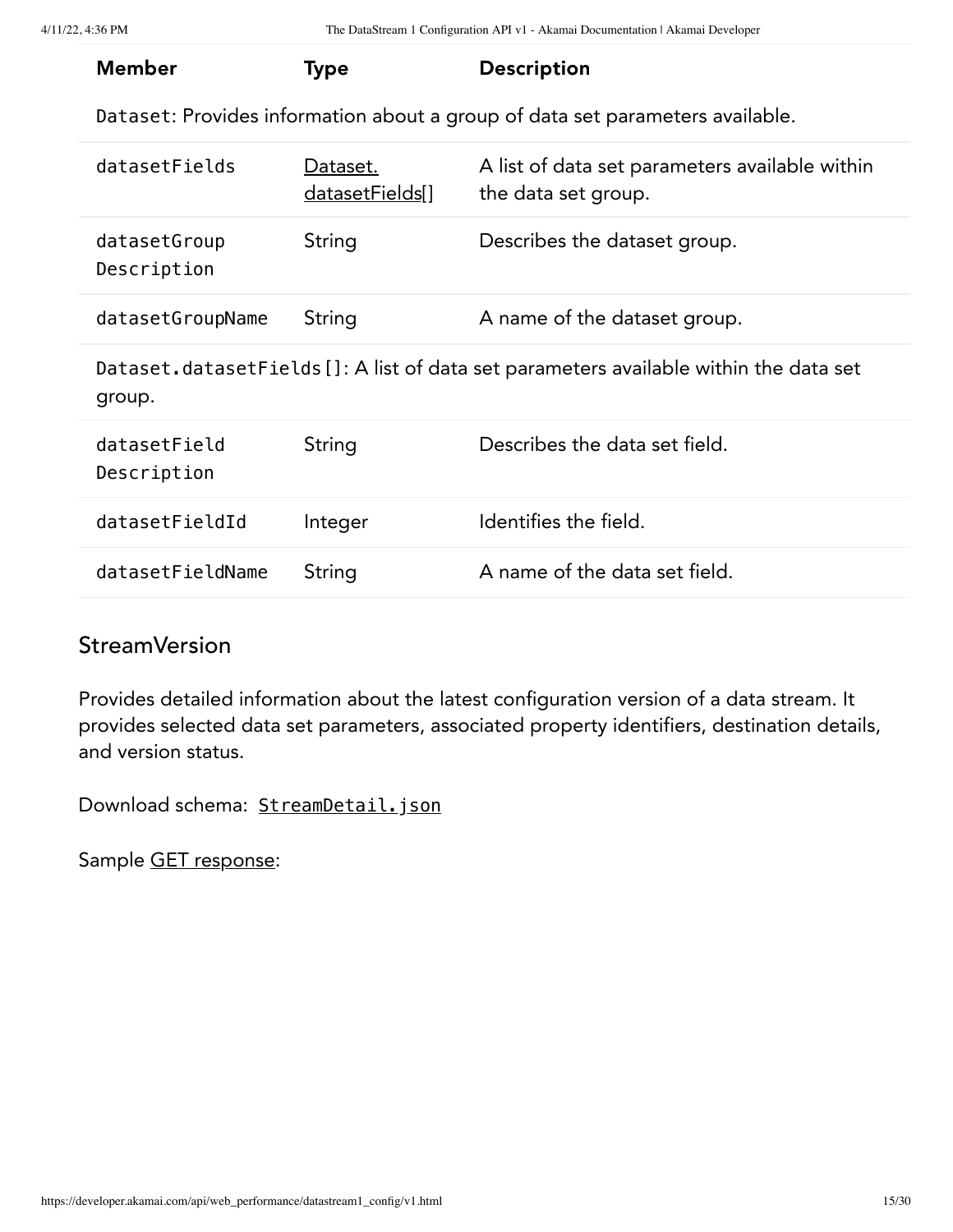{

| "streamId": 10187,                         |
|--------------------------------------------|
| "streamName": "Example Stream",            |
| "streamVersionId": 23,                     |
| "createdBy": "user",                       |
| "createdDate": "30-07-2020 07:22:40 GMT",  |
| "activationStatus": "ACTIVATED",           |
| "groupId": 20628,                          |
| "groupName": "Group Name",                 |
| "contractId": "1-GNLXD",                   |
| "streamType": "AGGREGATE",                 |
| "modifiedBy": "user",                      |
| "modifiedDate": "02-08-2020 08:23:31 GMT", |
| "timeFrame": 1,                            |
| "datasets": [                              |
| ł                                          |
| "datasetGroupName": "edge_response_time",  |

StreamVersion members

## Member Type Description

StreamVersion: Provides detailed information about the latest configuration version of a data stream. It provides selected data set parameters, associated property identifiers, destination details, and version status.

| activationStatus | Enumeration                                                                                                | The activation status of the data stream<br>configuration version. These are possible<br>values: ACTIVATING, ACTIVATED,<br>DEACTIVATING, or DEACTIVATED. See the<br>Activate a stream and Deactivate a stream<br>operations. |
|------------------|------------------------------------------------------------------------------------------------------------|------------------------------------------------------------------------------------------------------------------------------------------------------------------------------------------------------------------------------|
| connectors       | Array of these<br>objects: Amazon<br>S3, Https, Splunk,<br>SumoLogic,<br>Datadog, or Data<br>Stream buffer | Provides detailed information about<br>connector configurations in the stream<br>when viewing a stream's version or the<br>connector names when listing available<br>streams.                                                |
| contractId       | String                                                                                                     | Identifies the contract that you created the<br>stream for.                                                                                                                                                                  |
| createdBy        | String                                                                                                     | The username who created the stream.                                                                                                                                                                                         |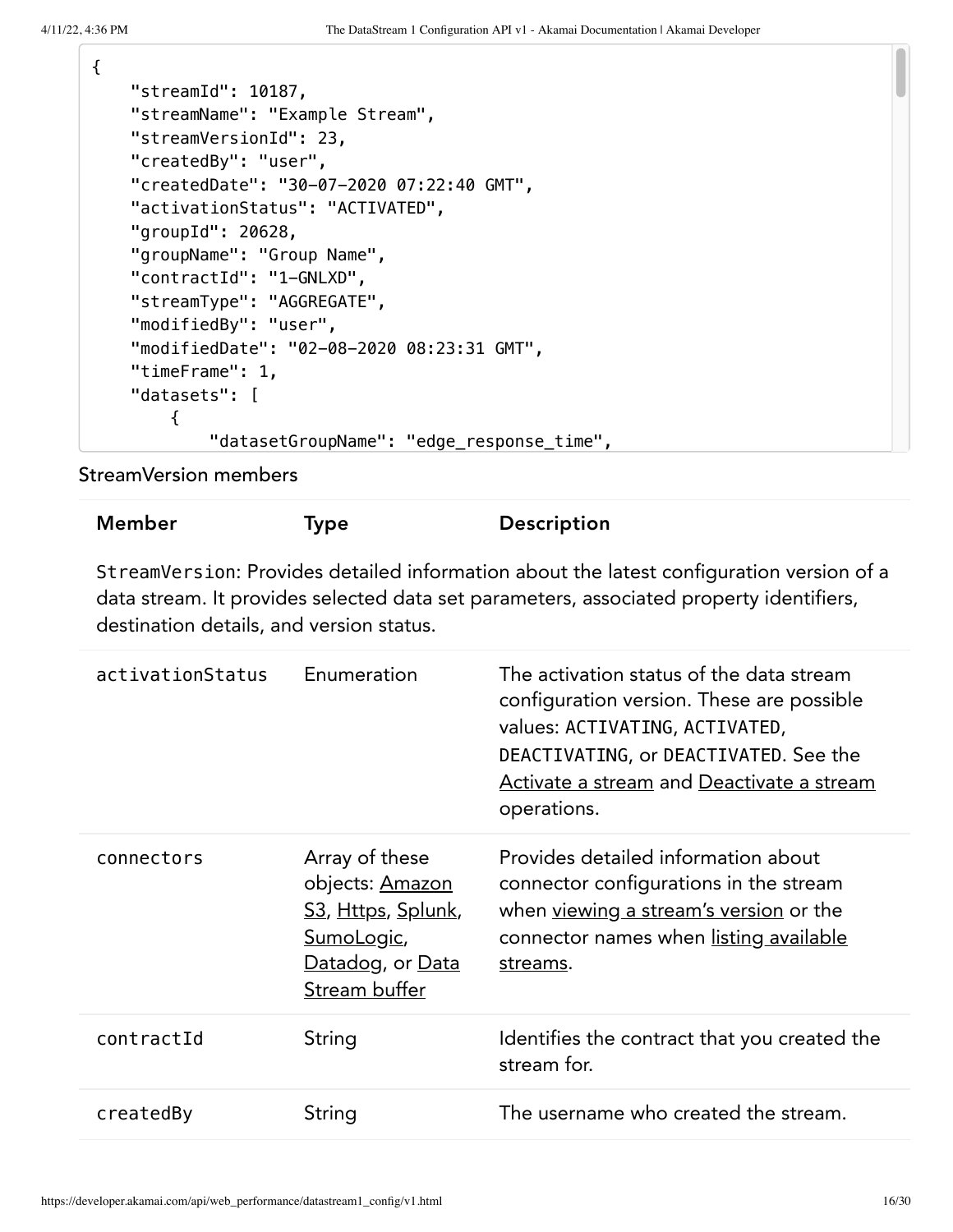| <b>Member</b>   | <b>Type</b>                            | Description                                                                                                  |
|-----------------|----------------------------------------|--------------------------------------------------------------------------------------------------------------|
| createdDate     | String                                 | The date and time when the stream was<br>created.                                                            |
| datasets        | StreamVersion.<br>datasets[]           | A list of data set parameters selected from<br>the associated template that the stream<br>monitors in logs.  |
| groupId         | Integer                                | Identifies the group that has access to the<br>product and that you created the stream<br>configuration for. |
| groupName       | String                                 | The name of the user group that you<br>created the stream for.                                               |
| modifiedBy      | String                                 | The username who modified the stream.                                                                        |
| modifiedDate    | String                                 | The date and time when the stream was<br>modified.                                                           |
| properties      | StreamVersion.<br><u>properties</u> [] | Identifies the properties that you monitor in<br>the stream.                                                 |
| streamId        | Integer                                | Identifies the stream.                                                                                       |
| streamName      | String                                 | The name of the stream.                                                                                      |
| streamType      | Enumeration                            | Specifies the type of stream, either RAW or<br>AGGREGATE.                                                    |
| streamVersionId | Integer                                | Identifies the configuration version of the<br>stream.                                                       |

<span id="page-16-0"></span>StreamVersion.datasets[]: A list of data set parameters selected from the associated template that the stream monitors in logs.

| datasetFields               | StreamVersion.<br>datasets[].dataset<br>Fields[] | A list of data set parameters in the group<br>that the stream monitors. |
|-----------------------------|--------------------------------------------------|-------------------------------------------------------------------------|
| datasetGroup<br>Description | String                                           | A descriptive label for the dataset group.                              |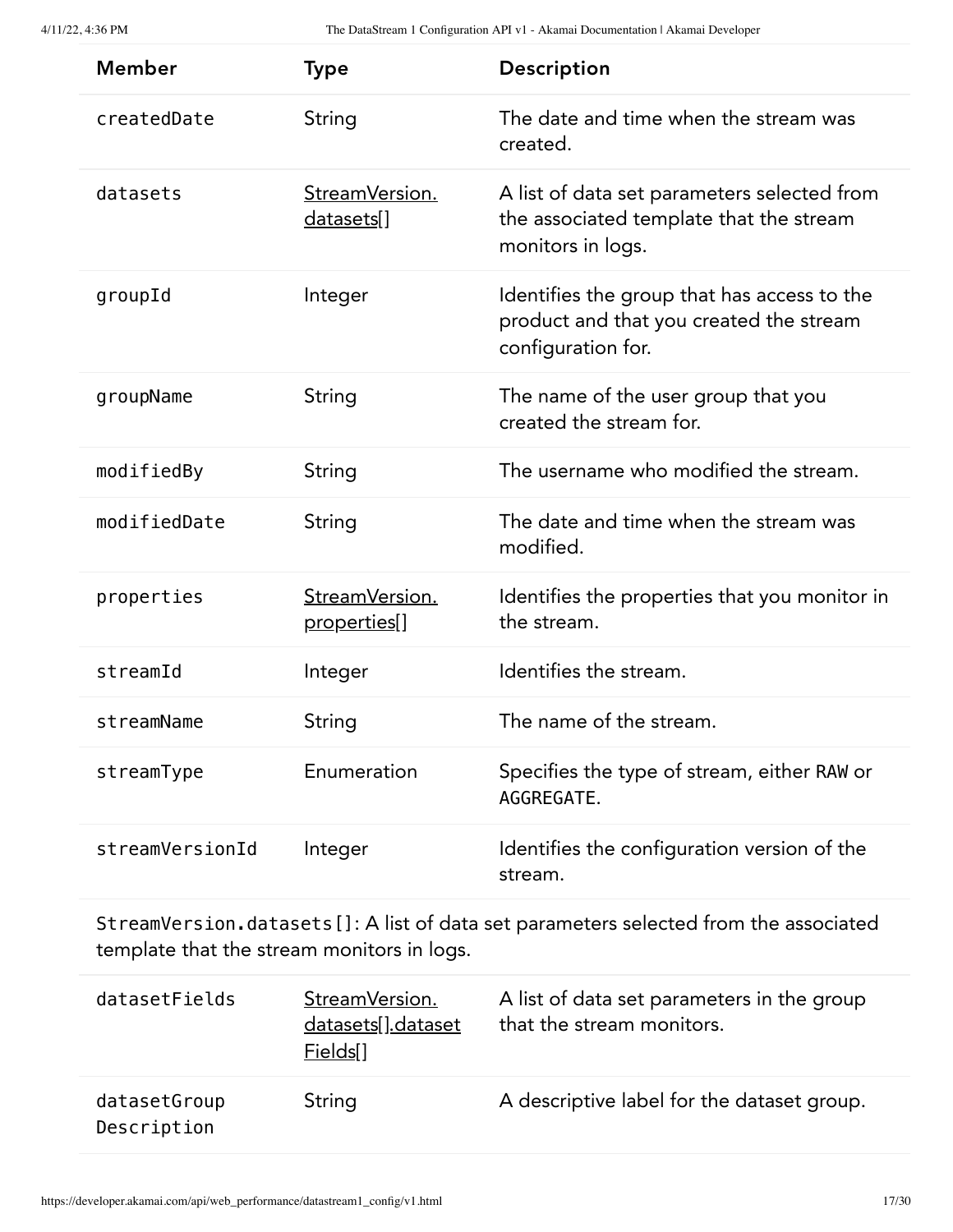<span id="page-17-2"></span>

| <b>Member</b>                   | Type    | Description                                                                            |
|---------------------------------|---------|----------------------------------------------------------------------------------------|
| datasetGroupName                | String  | The name of the dataset group.                                                         |
| group that the stream monitors. |         | StreamVersion.datasets[].datasetFields[]: A list of data set parameters in the         |
| datasetField<br>Description     | String  | Describes the data set field.                                                          |
| datasetFieldId                  | Integer | Identifies the field.                                                                  |
| datasetFieldName                | String  | A name of the data set field.                                                          |
|                                 |         | StreamVersion.properties []: Identifies the properties that you monitor in the stream. |
| propertyId                      | Integer | The identifier of the property.                                                        |
| propertyName                    | String  | The descriptive label for the property.                                                |

## <span id="page-17-1"></span><span id="page-17-0"></span>**StreamConfiguration**

Provides information that you need to specify when creating a data stream configuration.

Download schema: SaveStreamRequest.json , [EditStreamRequest.json](https://developer.akamai.com/api/web_performance/datastream1_config/v1-api.zip)

Sample POST [request](#page-7-0):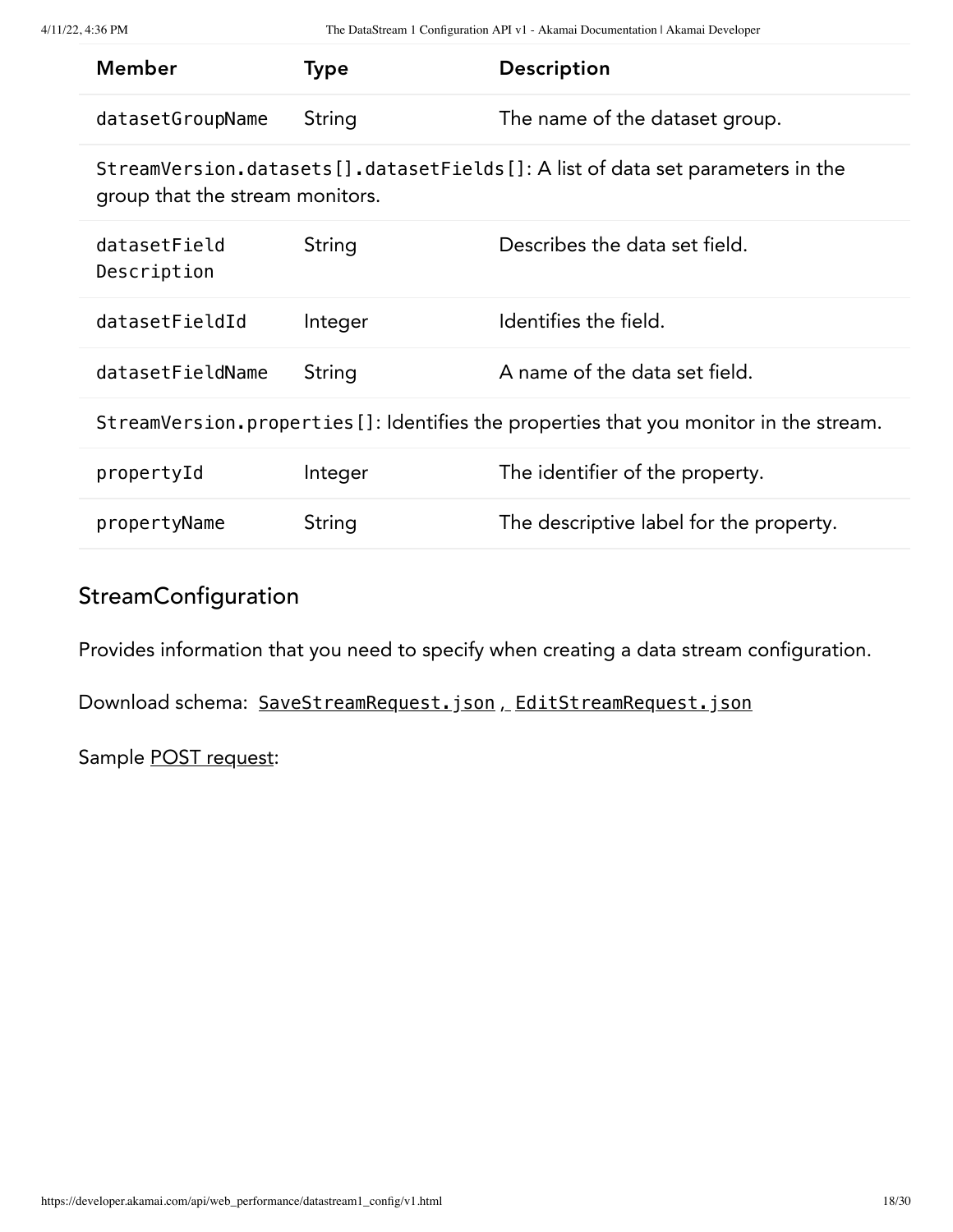| "streamName": "Aggregated logs stream", |
|-----------------------------------------|
| "streamType": "AGGREGATE",              |
| "groupId": $20628$ ,                    |
| "contractId": "1-GNLXD",                |
| "timeFrame": 15,                        |
| "propertyIds": [                        |
| 472787                                  |
| Ι,                                      |
| "datasetFieldIds": [                    |
| 86,                                     |
| 79,                                     |
| 80,                                     |
| 81,                                     |
| 82                                      |
| 1,                                      |
| "connectors": [                         |

<span id="page-18-0"></span>StreamConfiguration members

| Member | Type | <b>POST</b> | <b>PUT</b> | Description |
|--------|------|-------------|------------|-------------|
|        |      |             |            |             |

StreamConfiguration: Provides information that you need to specify when creating a data stream configuration.

| connectors      | Array of<br>these<br>objects:<br>Amazon S3,<br>Https,<br>Splunk,<br>SumoLogic,<br>Datadog, or<br>DataStream<br>buffer |              | $\circ$      | Specifies one or more<br>destinations where the stream<br>sends or stores log files. When<br>creating a stream, you need to<br>configure at least one<br>connector object. When editing<br>a stream, you can omit this<br>member to leave the existing<br>connector configurations<br>unchanged. See API concepts<br>for the set of available<br>connectors. |
|-----------------|-----------------------------------------------------------------------------------------------------------------------|--------------|--------------|--------------------------------------------------------------------------------------------------------------------------------------------------------------------------------------------------------------------------------------------------------------------------------------------------------------------------------------------------------------|
| contractId      | String                                                                                                                |              | $\checkmark$ | Identifies the contract.                                                                                                                                                                                                                                                                                                                                     |
| datasetFieldIds | Array                                                                                                                 | $\checkmark$ | $\checkmark$ | Identifiers of the data set<br>parameters that you want to<br>monitor in logs.                                                                                                                                                                                                                                                                               |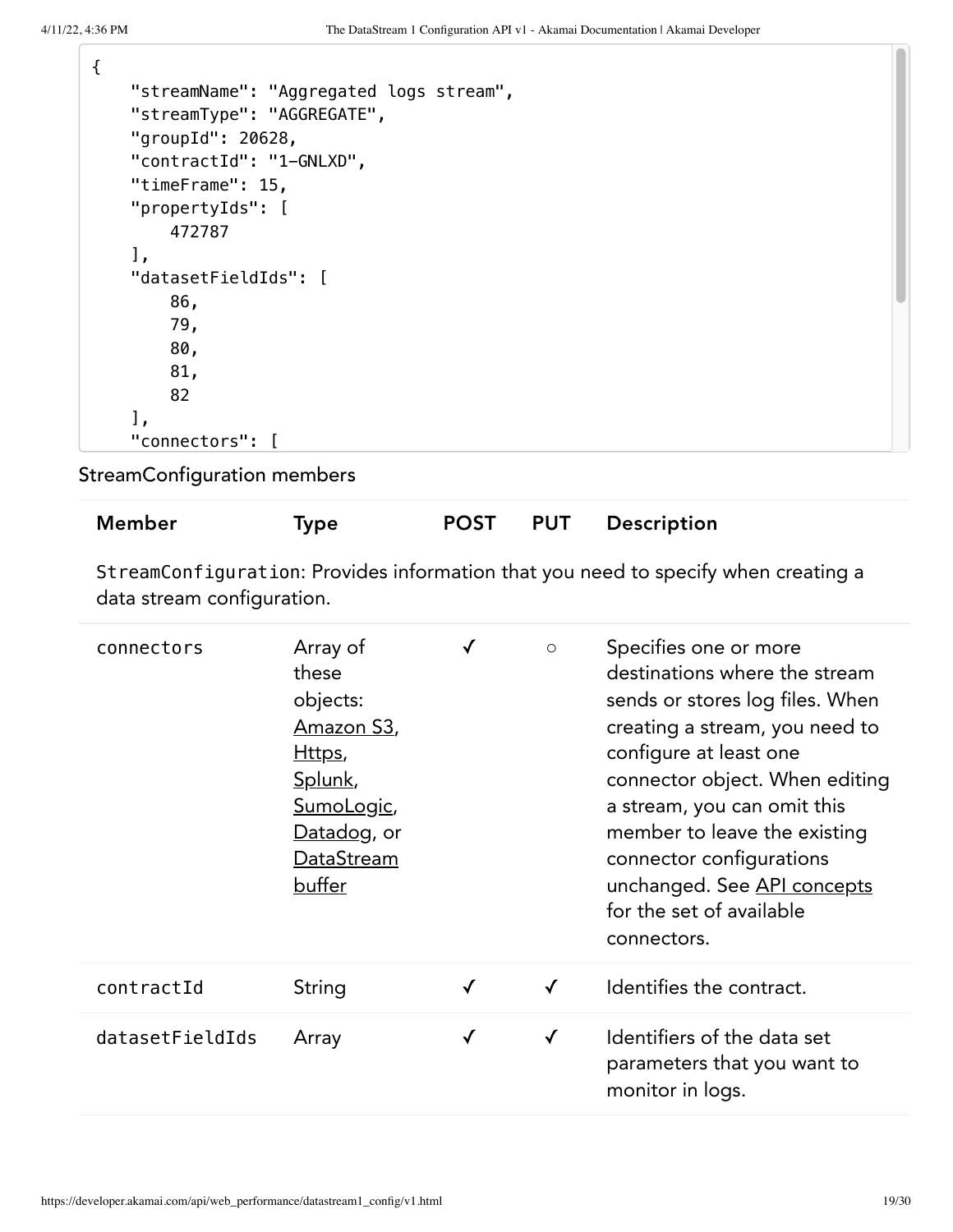| <b>Member</b> | Type        | <b>POST</b>         | <b>PUT</b>   | Description                                                                                                                                                                                                          |
|---------------|-------------|---------------------|--------------|----------------------------------------------------------------------------------------------------------------------------------------------------------------------------------------------------------------------|
| groupId       | Integer     | $\checkmark$        | $\bigcirc$   | Identifies the group that has<br>access to this data stream's<br>configuration.                                                                                                                                      |
| propertyIds   | Array       | $\checkmark$        | $\checkmark$ | Identifies the properties that<br>you want to monitor in the<br>stream. Note that a stream can<br>only log data for active<br>properties. You can activate a<br>property in Property Manager<br>in Property Manager. |
| sampleRate    | Integer     | $\circlearrowright$ | $\circ$      | Specifies the sampling<br>percentage of data to send to<br>your destination for the RAW<br>stream type. By default, it's 25.                                                                                         |
| streamName    | String      | $\checkmark$        | $\circ$      | The name of the stream.                                                                                                                                                                                              |
| streamType    | Enumeration | $\checkmark$        | $\bigcirc$   | The type of stream that you<br>want to create, either RAW or<br>AGGREGATE.                                                                                                                                           |
| timeFrame     | String      | $\circlearrowright$ | $\bigcirc$   | Specifies how often you want<br>the system to send the log file<br>to your destination for the<br>AGGREGATE stream type. These<br>are possible values: 1, 5, 15, 30,<br>or 60 minutes. By default, it's 1.           |

## StreamUpdate

Provides information about a data stream that you created or edited. It also provides information about streams that share properties with the created or edited configuration.

Download schema: [SaveStreamUpdate.json](https://developer.akamai.com/api/web_performance/datastream1_config/v1-api.zip)

Sample POST [response:](#page-7-0)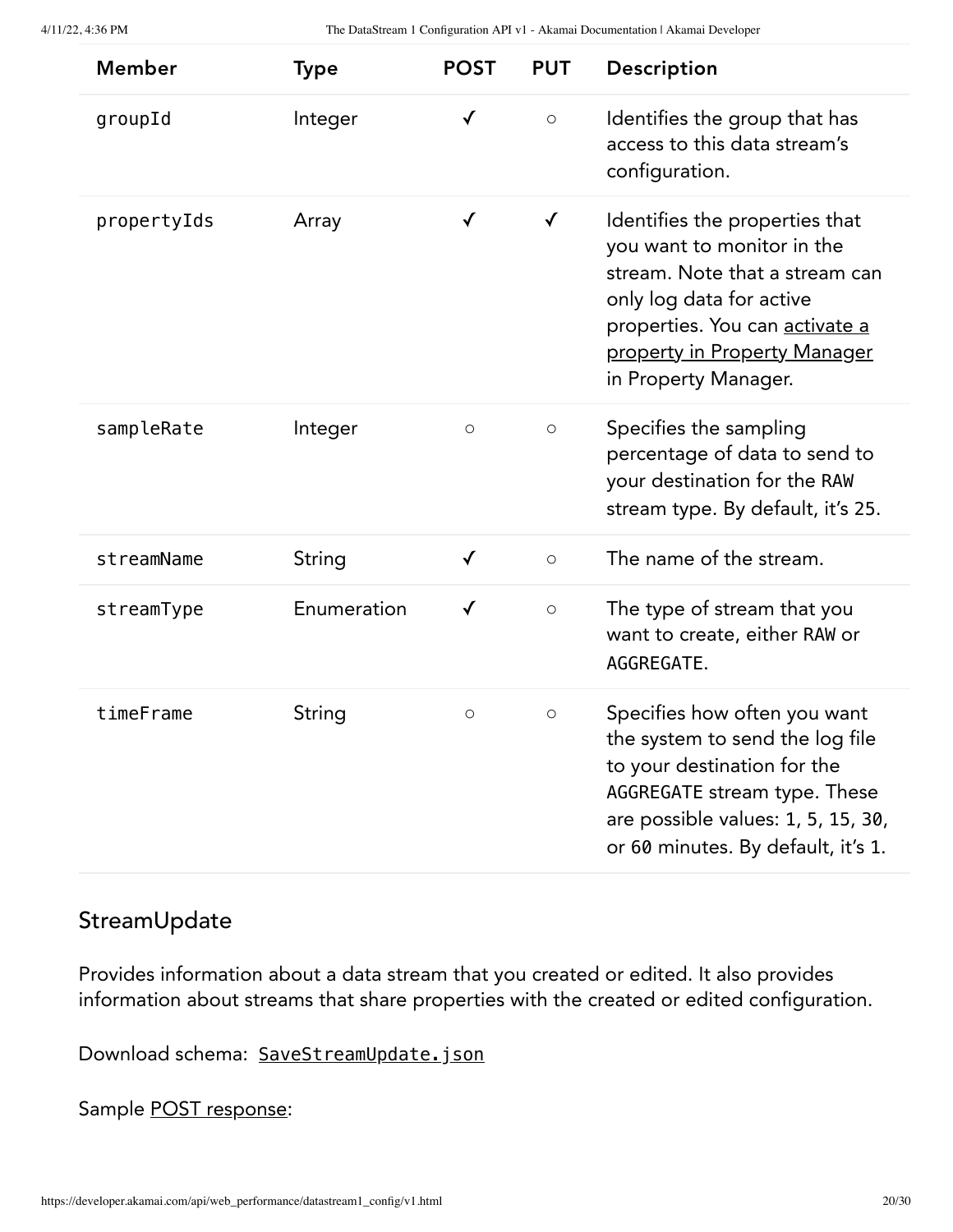$\mathbf{r}$ 

|  | "streamVersionKey": {<br>"streamId": 6286, |  |  |  |  |
|--|--------------------------------------------|--|--|--|--|
|  |                                            |  |  |  |  |
|  | "streamVersionId": 1                       |  |  |  |  |
|  | },                                         |  |  |  |  |
|  | "affectedStreams": [                       |  |  |  |  |
|  | ₹                                          |  |  |  |  |
|  | "streamName": "CDN Health Stream",         |  |  |  |  |
|  | "streamVersionKey": {                      |  |  |  |  |
|  | "streamId": 6286,                          |  |  |  |  |
|  | "streamVersionId": 1                       |  |  |  |  |
|  | ł                                          |  |  |  |  |
|  |                                            |  |  |  |  |
|  | },                                         |  |  |  |  |
|  | ſ                                          |  |  |  |  |
|  | "streamName": "Aggregated Stream",         |  |  |  |  |
|  | "streamVersionKey": {                      |  |  |  |  |
|  | "streamId": 6285,                          |  |  |  |  |

StreamUpdate members

## Member Type Description

StreamUpdate: Provides information about a data stream that you created or edited. It also provides information about streams that share properties with the created or edited configuration.

| affected<br>Properties | StreamUpdate.<br>affected<br>Properties[]          | The set of properties that the<br>affectedStreams share with the created or<br>edited configuration. |
|------------------------|----------------------------------------------------|------------------------------------------------------------------------------------------------------|
| affectedStreams        | StreamUpdate.<br>affected<br>Streams <sup>[]</sup> | The set of streams that share properties with<br>the created or edited configuration.                |
| streamVersionKey       | StreamUpdate.<br>streamVersion<br><u>Key</u>       | Provides the stream and version identifiers of<br>the created or edited configuration.               |

<span id="page-20-0"></span>StreamUpdate.affectedProperties[]: The set of properties that the affectedStreams share with the created or edited configuration.

| propertyId   | Integer | Identifies the shared property. |
|--------------|---------|---------------------------------|
| propertyName | String  | Identifies the property's name. |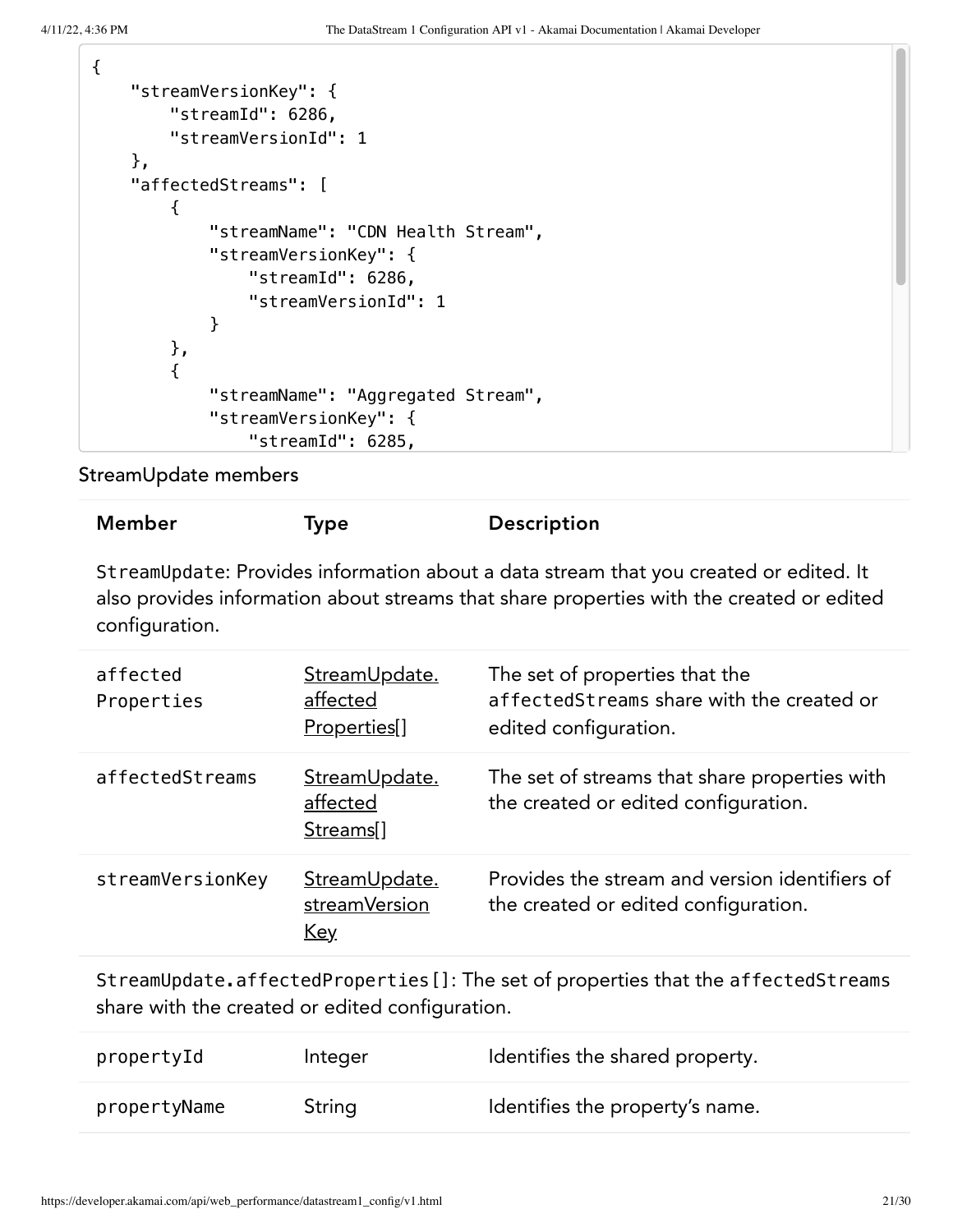<span id="page-21-3"></span><span id="page-21-1"></span>

| <b>Member</b>                                                                                                          | <b>Type</b>                                                        | Description                                                                                                                                                            |  |  |
|------------------------------------------------------------------------------------------------------------------------|--------------------------------------------------------------------|------------------------------------------------------------------------------------------------------------------------------------------------------------------------|--|--|
| StreamUpdate.affectedStreams []: The set of streams that share properties with the<br>created or edited configuration. |                                                                    |                                                                                                                                                                        |  |  |
| streamName                                                                                                             | String                                                             | Identifies the stream's name.                                                                                                                                          |  |  |
| streamVersionKey                                                                                                       | StreamUpdate.<br>affected<br>Streams[].stream<br><b>VersionKey</b> | Provides the stream and version identifiers of<br>the configuration that shares properties with<br>the created or edited configuration.                                |  |  |
| configuration.                                                                                                         |                                                                    | StreamUpdate.affectedStreams[].streamVersionKey: Provides the stream and<br>version identifiers of the configuration that shares properties with the created or edited |  |  |
| streamId                                                                                                               | Integer                                                            | Identifies the stream that shares properties<br>with the created or edited configuration.                                                                              |  |  |
| streamVersionId                                                                                                        | Integer                                                            | Identifies the latest version of the stream.                                                                                                                           |  |  |
| StreamUpdate.streamVersionKey: Provides the stream and version identifiers of the<br>created or edited configuration.  |                                                                    |                                                                                                                                                                        |  |  |
| streamId                                                                                                               | Integer                                                            | Identifies the stream that you created or<br>edited.                                                                                                                   |  |  |
| streamVersionId                                                                                                        | Integer                                                            | Identifies the latest version of the stream<br>that you created or edited.                                                                                             |  |  |

### <span id="page-21-2"></span><span id="page-21-0"></span>AmazonS3

Provides details about the Amazon S3 connector in a data stream. When you create or edit a stream configuration, DataStream validates this connector type. As part of this validation process, it uses the provided accessKey and secretAccessKey values to save an akamai\_write\_test\_2147483647.txt file in your S3 folder. You can only see this file if you've write access to the Amazon S3 bucket and folder that you're trying to send logs to, and if the entire validation process is successful.

Download schema: S3.json, [S3SavedConnector.json](https://developer.akamai.com/api/web_performance/datastream1_config/v1-api.zip)

Sample POST [request](#page-7-0):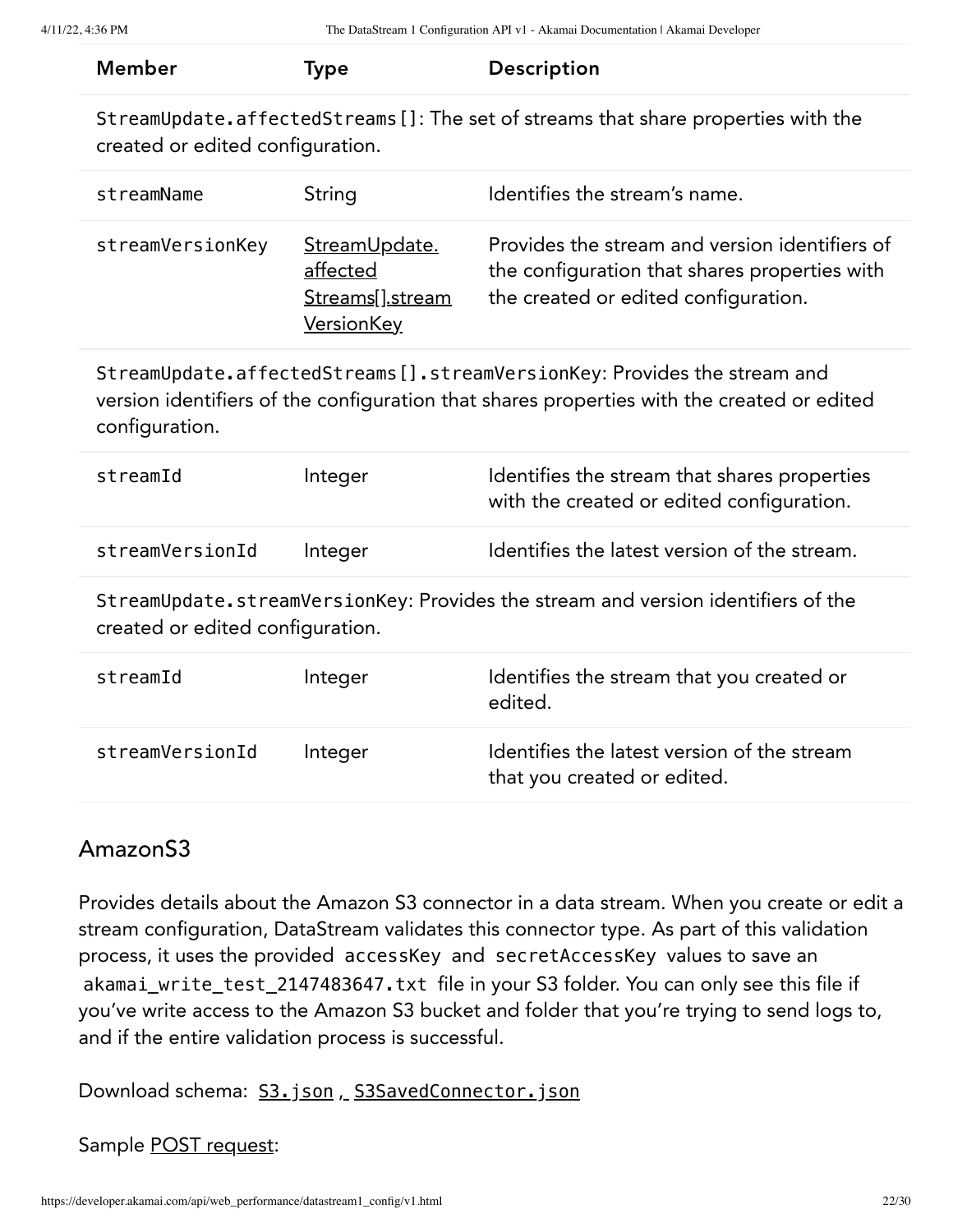$\mathbf{r}$ 

| "path": "log",                                                 |
|----------------------------------------------------------------|
| "connectorName": "S3_connector",                               |
| "bucket": "media-datastream.akamai.com",                       |
| "region": "AP_Mumbai",                                         |
| "accessKey": "AKIA6DK7TDQLVGZ3TYP1",                           |
| "secretAccessKey": "1T2ll1H4dXWx5itGhpc7FlSbvv0vky1098nTtEMg", |
| "connectorType": "S3"                                          |
|                                                                |
|                                                                |

AmazonS3 members

| Member | Type | Required | <b>Description</b> |
|--------|------|----------|--------------------|
|--------|------|----------|--------------------|

AmazonS3: Provides details about the Amazon S3 connector in a data stream. When you create or edit a stream configuration, DataStream validates this connector type. As part of this validation process, it uses the provided accessKey and secretAccessKey values to save an akamai\_write\_test\_2147483647.txt file in your S3 folder. You can only see this file if you've write access to the Amazon S3 bucket and folder that you're trying to send logs to, and if the entire validation process is successful.

| accessKey     | String      | $\circ$    | The access key identifier that you<br>use to authenticate requests to your<br>S3 account. See Managing access<br><u>keys in AWS API</u> . |
|---------------|-------------|------------|-------------------------------------------------------------------------------------------------------------------------------------------|
| bucket        | String      | $\circ$    | The name of the S3 bucket. See<br><u>Working with Amazon S3 buckets in</u><br>AWS.                                                        |
| connectorId   | Integer     | $\bigcirc$ | Identifies the connector associated<br>with the data stream.                                                                              |
| connectorName | String      | $\circ$    | The name of the connector.                                                                                                                |
| connectorType | Enumeration | $\circ$    | The name of the connector type.<br>Set it to S3 for this connector type.                                                                  |
| path          | String      | $\circ$    | The folder path associated with your<br>S3 bucket where you want to store<br>your logs.                                                   |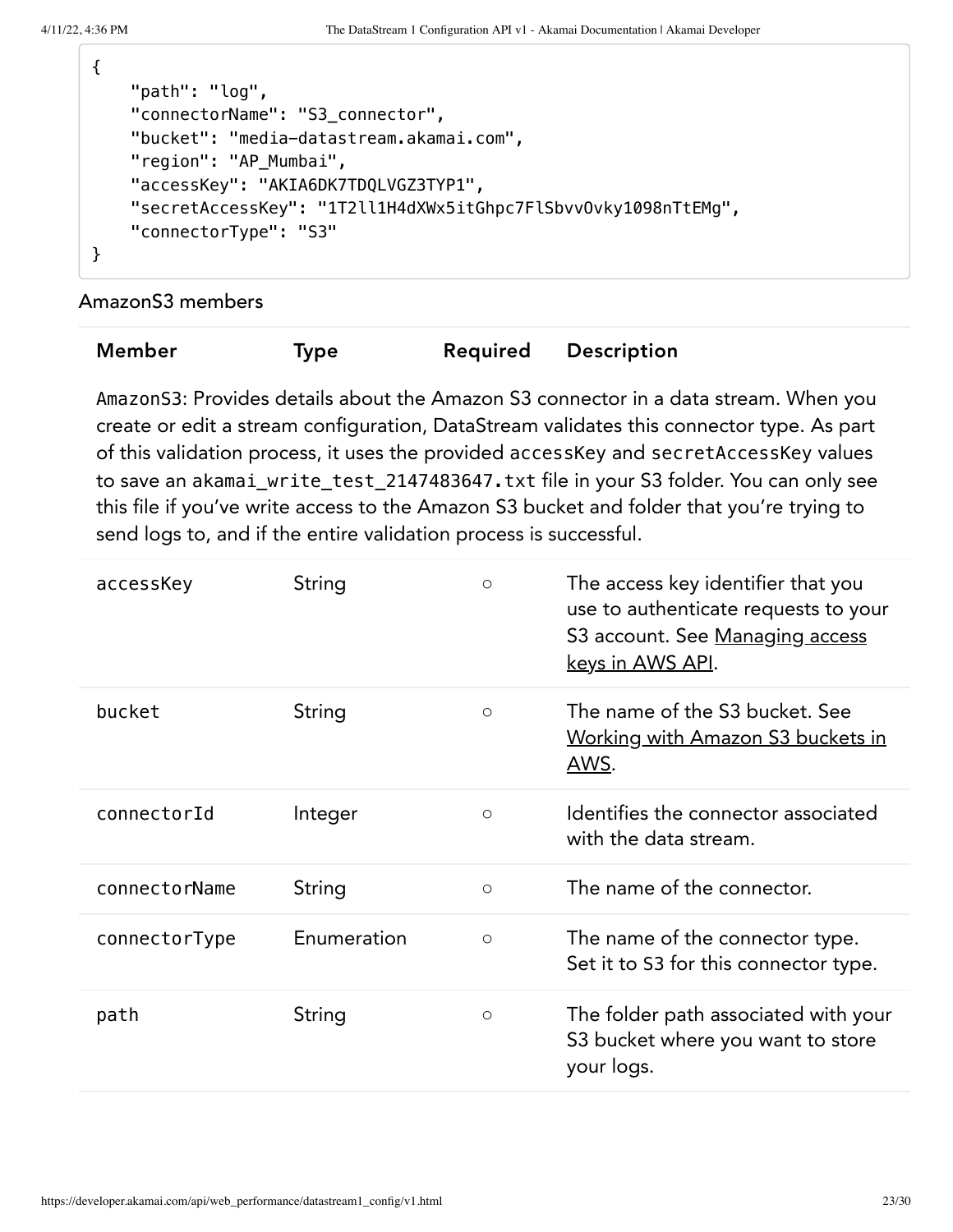4/11/22, 4:36 PM The DataStream 1 Configuration API v1 - Akamai Documentation | Akamai Developer

| <b>Member</b>   | Type   | Required | Description                                                                                                                |
|-----------------|--------|----------|----------------------------------------------------------------------------------------------------------------------------|
| region          | String | $\circ$  | The name of the AWS region where<br>your S3 bucket resides. See<br>Regions, availability zones, and local<br>zones in AWS. |
| secretAccessKey | String | $\circ$  | The secret access key identifier that<br>you use to authenticate requests to<br>your S3 account.                           |

## <span id="page-23-0"></span>Datadog

Provides details about the Datadog connector configuration in a data stream.

Download schema: Datadog.json, [DatadogSavedConnector.json](https://developer.akamai.com/api/web_performance/datastream1_config/v1-api.zip)

Sample POST [request](#page-7-0):

```
{
     "service": "datastream-config-api",
     "authToken": "6fe69bf3791009bd7b3bv18dc2c68fe",
     "connectorName": "Datadog_connector",
     "url": "https://http-intake.logs.datadoghq.com/v1/input/",
     "connectorType": "DATADOG"
}
```
Datadog members

| Member        | <b>Type</b> | Required | Description                                                                           |
|---------------|-------------|----------|---------------------------------------------------------------------------------------|
|               |             |          | Datadog: Provides details about the Datadog connector configuration in a data stream. |
| authToken     | String      | $\circ$  | The API key associated with your<br>Datadog account. See View API keys<br>in Datadog. |
| connectorId   | Integer     | $\circ$  | Identifies the connector associated<br>with the data stream.                          |
| connectorName | String      | $\circ$  | The name of the connector.                                                            |
|               |             |          |                                                                                       |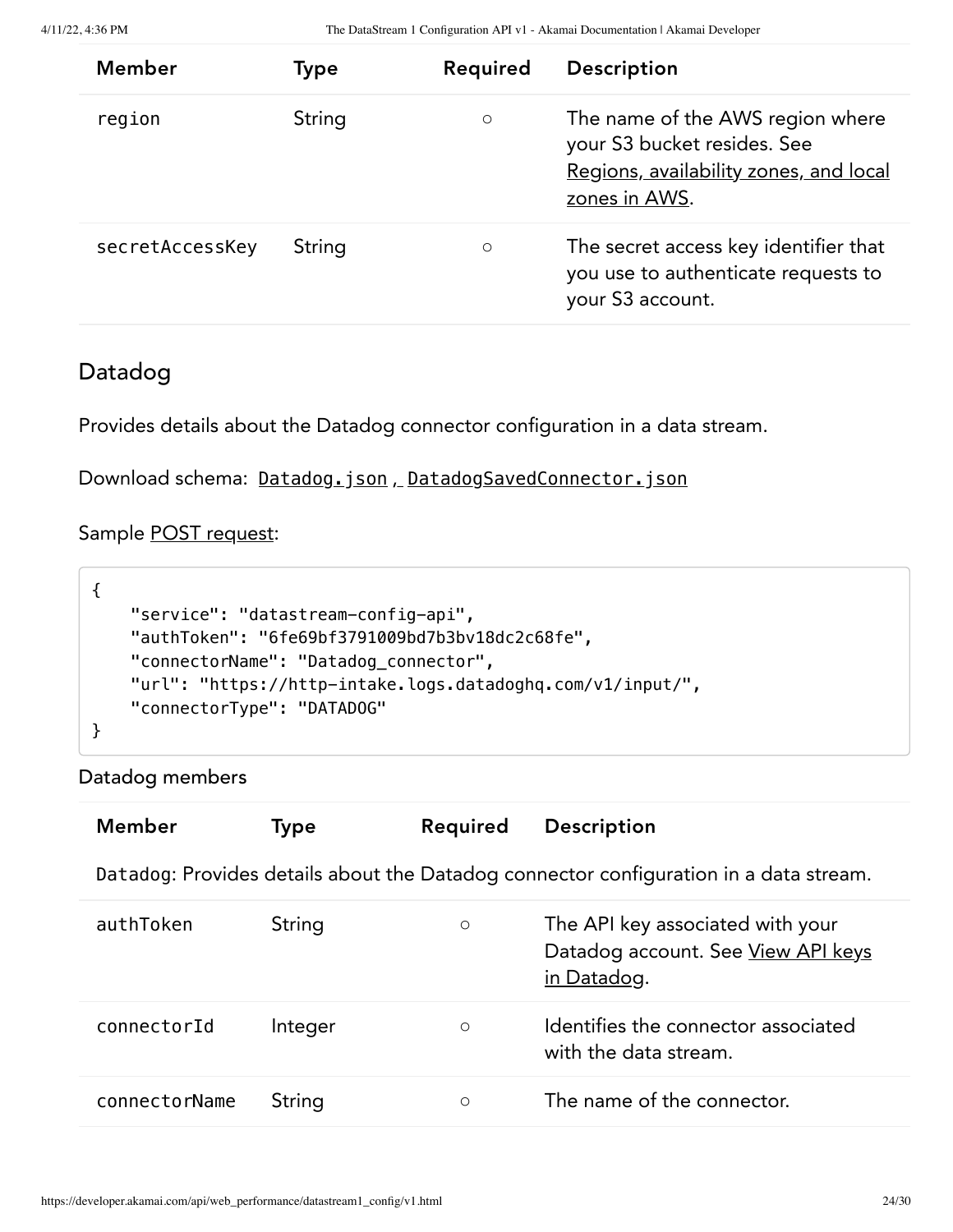| <b>Member</b> | <b>Type</b> | Required | <b>Description</b>                                                            |
|---------------|-------------|----------|-------------------------------------------------------------------------------|
| connectorType | Enumeration | $\circ$  | The name of the connector type. Set it<br>to DATAD0G for this connector type. |
| service       | String      | $\circ$  | The service of the Datadog connector.<br>See View Datadog services list.      |
| url           | String      | $\circ$  | The Datadog URL where you want to<br>store logs.                              |

# <span id="page-24-0"></span>Splunk

Provides detailed information about Splunk connector that you can use in your stream.

Download schema: Splunk.json, [SplunkSavedConnector.json](https://developer.akamai.com/api/web_performance/datastream1_config/v1-api.zip)

## Sample POST [request](#page-7-0):

| "connectorName": "Splunk_connector",                    |
|---------------------------------------------------------|
| "url": "https://http-intake.logs.splunk.com/v1/input/", |
| "authToken": "244fd617-51c5-4b2e-916d-54fb-af62",       |
| "ConnectorType": "SPLUNK"                               |
|                                                         |

## Splunk members

| <b>Member</b> | Type    | Required | Description                                                                                     |
|---------------|---------|----------|-------------------------------------------------------------------------------------------------|
| stream.       |         |          | Splunk: Provides detailed information about Splunk connector that you can use in your           |
| authToken     | String  | $\circ$  | The API key associated with your<br>Splunk account. See View usage of<br>Auth tokens in Splunk. |
| connectorId   | Integer | $\circ$  | Identifies the connector associated<br>with the data stream.                                    |
| connectorName | String  | O        | The name of the connector.                                                                      |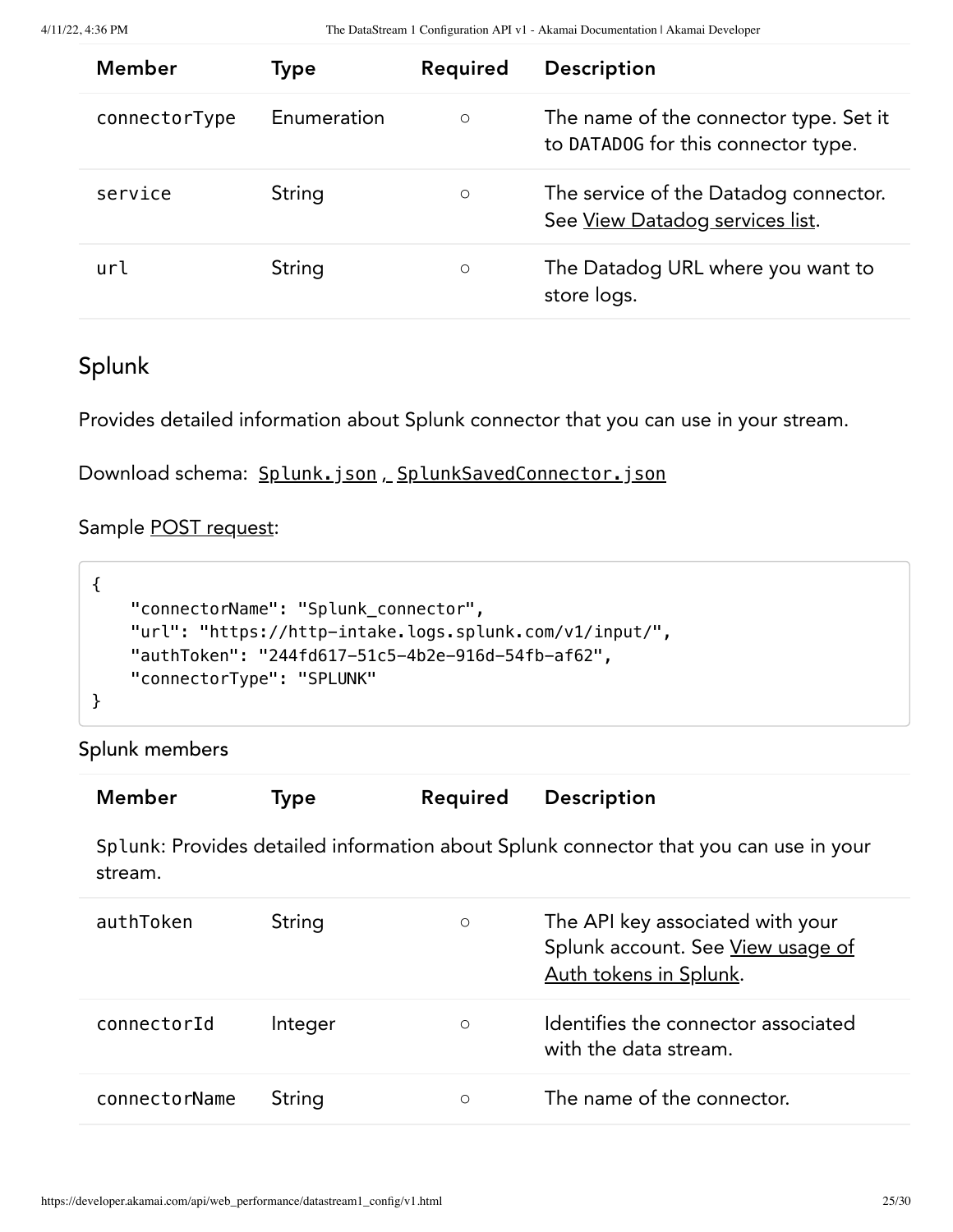| <b>Member</b> | Type        | Required | <b>Description</b>                                                                      |
|---------------|-------------|----------|-----------------------------------------------------------------------------------------|
| connectorType | Enumeration | $\circ$  | The name of the connector type. Set<br>this value to SPLUNK for this connector<br>type. |
| url           | String      | $\circ$  | The Splunk URL where you want to<br>store your logs.                                    |

## <span id="page-25-0"></span>SumoLogic

Provides detailed information about a Sumo Logic connector that you can use in your stream.

```
SumoLogicSavedConnector.json
```
Sample POST [request](#page-7-0):

```
{
     "connectorName": "Sumo_connector",
     "url": "https://endpoint2.collection.us2.sumologic.com/receiver/v1/http/ZaVnC
4dhaV3Z6XTKv2zgi6YdjR2a9ZpU7GhuVgWxr3xod1eGTAztg6t_8fLbxakler2gm_l7FepmaQFj-Nc9_G
LJItWCJgFkVfFSF75x_LHzVZSHIkQ4xQ==",
     "connectorType": "SUMO_LOGIC"
}
```
SumoLogic members

| Member              | <b>Type</b> | Required | Description                                                                                 |
|---------------------|-------------|----------|---------------------------------------------------------------------------------------------|
| use in your stream. |             |          | SumoLogic: Provides detailed information about a Sumo Logic connector that you can          |
| connectorId         | Integer     | $\circ$  | Identifies the connector associated<br>with the data stream.                                |
| connectorName       | String      | $\circ$  | The name of the connector.                                                                  |
| connectorType       | Enumeration | $\circ$  | The name of the connector type. Set<br>this value to SUMO_LOGIC for this<br>connector type. |
| url                 | String      | $\circ$  | The Sumo Logic URL where you want<br>to store your logs.                                    |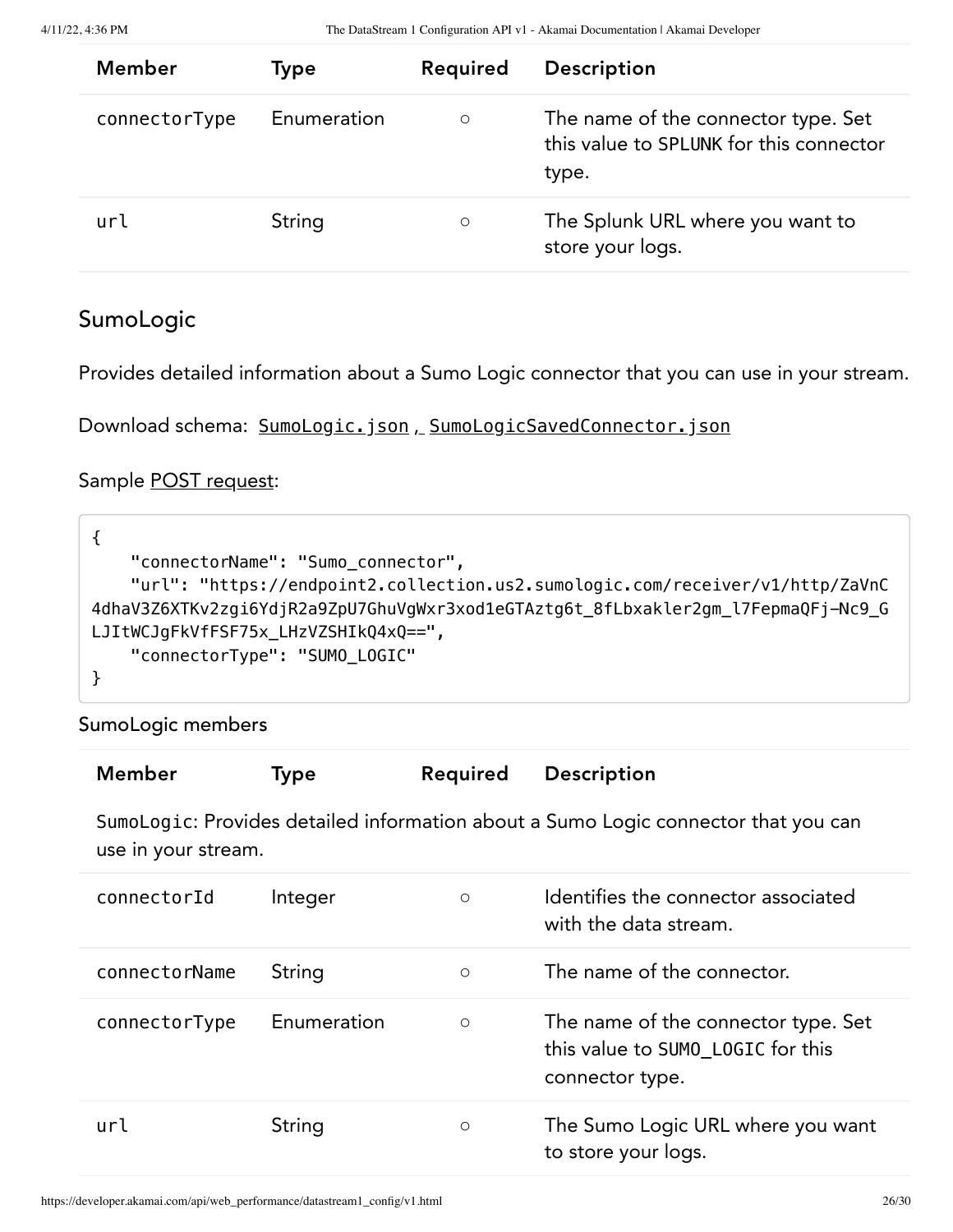#### <span id="page-26-0"></span>Https

Provides detailed information about a custom HTTPS connector that you can use in your stream.

Download schema: HTTPS.json, [HTTPSSavedConnector.json](https://developer.akamai.com/api/web_performance/datastream1_config/v1-api.zip)

Sample POST [request](#page-7-0):

| "connectorName": "Https_connector",                                               |
|-----------------------------------------------------------------------------------|
| "url": "https://endpoint2.collection.us2.sumologic.com/receiver/v1/http/ZaVnC     |
| 4dhaV3Z6XTKv2zgi6YdjR2a9ZpU7GhuVgWxr3xod1eGTAztg6t_8fLbxakler2gm_l7FepmaQFj-Nc9_G |
| LJItWCJgFkVfFSF75x_LHzVZSHIkQ4xQ==",                                              |
| "connectorType": "HTTPS"                                                          |
|                                                                                   |

Https members

| <b>Member</b>                                                                                           | <b>Type</b> | Required | <b>Description</b>                                                                     |  |
|---------------------------------------------------------------------------------------------------------|-------------|----------|----------------------------------------------------------------------------------------|--|
| Https: Provides detailed information about a custom HTTPS connector that you can use<br>in your stream. |             |          |                                                                                        |  |
| connectorId                                                                                             | Integer     | $\circ$  | Identifies the connector associated<br>with the data stream.                           |  |
| connectorName                                                                                           | String      | $\circ$  | The name of the connector.                                                             |  |
| connectorType                                                                                           | Enumeration | $\circ$  | The name of the connector type. Set<br>this value to HTTPS for this connector<br>type. |  |
| url                                                                                                     | String      | $\circ$  | The secure URL where you want to<br>store your logs.                                   |  |

## <span id="page-26-1"></span>DataStreamBuffer

Provides detailed information about the DataStream buffer connector that you can use in a data stream. To start using the DataStream Pull API to fetch your logs from the DataStream buffer configured for a stream, you need to wait around 10 minutes after activating the stream on the production network. Note that you can configure only one DataStream buffer connector for a stream. See Connector in API [concepts](#page-1-0).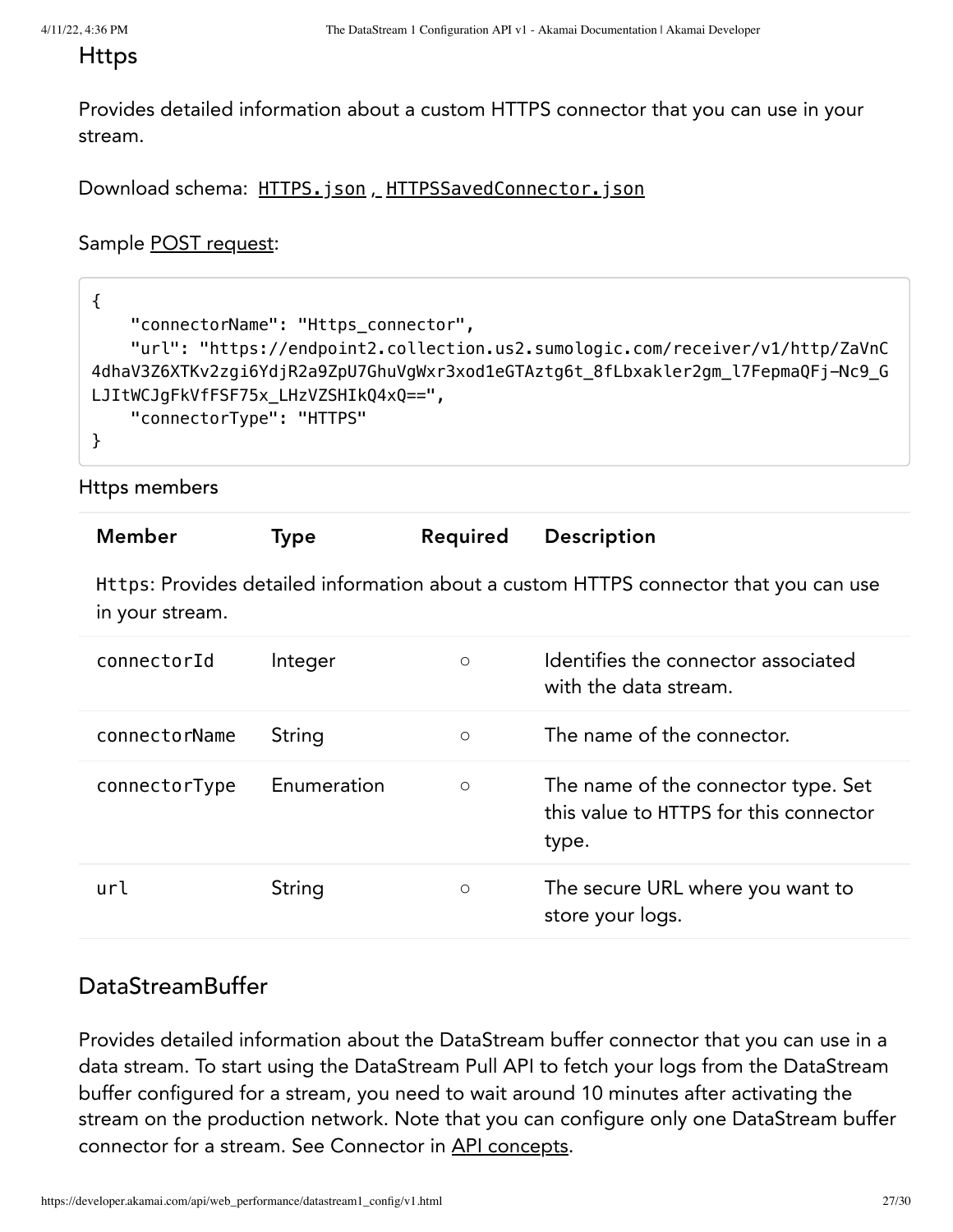Download schema: DatastreamBuffer.json, [DatastreamBufferSavedConnector.json](https://developer.akamai.com/api/web_performance/datastream1_config/v1-api.zip)

#### Sample POST [request](#page-7-0):

```
{
     "connectorName": "Datastream Buffer",
     "connectorType": "DATASTREAM_BUFFER"
}
```
DataStreamBuffer members

| Member | <b>Type</b> | Required | Description |
|--------|-------------|----------|-------------|
|        |             |          |             |

DataStreamBuffer: Provides detailed information about the DataStream buffer connector that you can use in a data stream. To start using the DataStream Pull API to fetch your logs from the DataStream buffer configured for a stream, you need to wait around 10 minutes after activating the stream on the production network. Note that you can configure only one [DataStream](#page-1-0) buffer connector for a stream. See Connector in API concepts.

| connectorId   | Integer     | $\circ$ | Identifies the connector associated<br>with the data stream.                                       |
|---------------|-------------|---------|----------------------------------------------------------------------------------------------------|
| connectorName | String      | $\circ$ | The name of the connector.                                                                         |
| connectorType | Enumeration | $\circ$ | The name of the connector type. Set<br>this value to DATASTREAM BUFFER for<br>this connector type. |

## Errors

This section provides details on the data object that reflect the API's common response to error cases, and lists the API's range of response status codes for both error and success cases.

### Error responses

In error cases, the API responds with JSON objects that follow the HTTP [Problem](https://tools.ietf.org/html/rfc7807standard) Details. This sample shows a bad request error, where the title is a descriptive label for the overall problem, and the instance may be useful if you need to communicate the problem to your Akamai support representative. It also includes an optional errors array that lists potentially more than one problem detected in the request.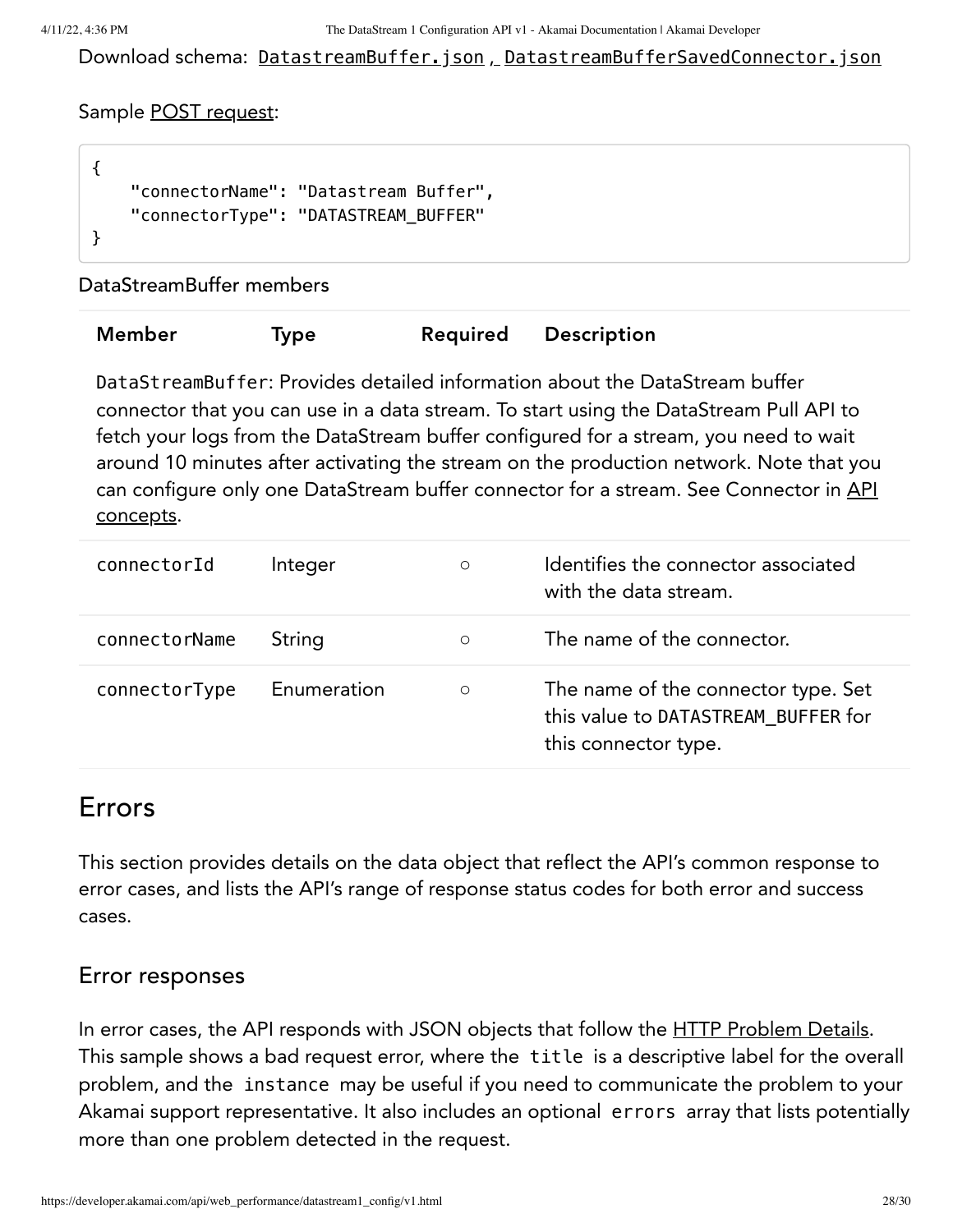```
{
   "type": "bad-request",
  "title": "Erroneous data input",
   "instance": "8ed959ae-bc22-43f4-893c-2f293518f258",
   "status": 400,
   "errors": [
     {
       "type": "bad-request",
       "title": "Bad Request",
       "instance": "1664e1a7-d916-4cf9-944f-2d9f6d176f8f",
       "detail": "Expiry Date of Previous Key is required"
     }
   ]
}
```
## HTTP status codes

The API produces these set of HTTP status codes for both success and failure scenarios:

| Code       | Description                                                                                                                                                                        |
|------------|------------------------------------------------------------------------------------------------------------------------------------------------------------------------------------|
| 200        | The operation succeeded.                                                                                                                                                           |
| <u>201</u> | Resource created.                                                                                                                                                                  |
| 202        | Resource successfully accepted. This is returned on an activation request. It<br>doesn't mean that the activation succeeded, but that the API was able to act<br>upon the request. |
| 400        | Bad Request.                                                                                                                                                                       |
| <u>401</u> | Unauthorized request.                                                                                                                                                              |
| 402        | Failed request.                                                                                                                                                                    |
| <u>403</u> | Access is forbidden. You don't have access to the requested resource.                                                                                                              |
| 404        | Resource not found.                                                                                                                                                                |
| <u>405</u> | Method not allowed.                                                                                                                                                                |
| <u>415</u> | Unsupported media type.                                                                                                                                                            |
| <u>422</u> | Unprocessable entity.                                                                                                                                                              |